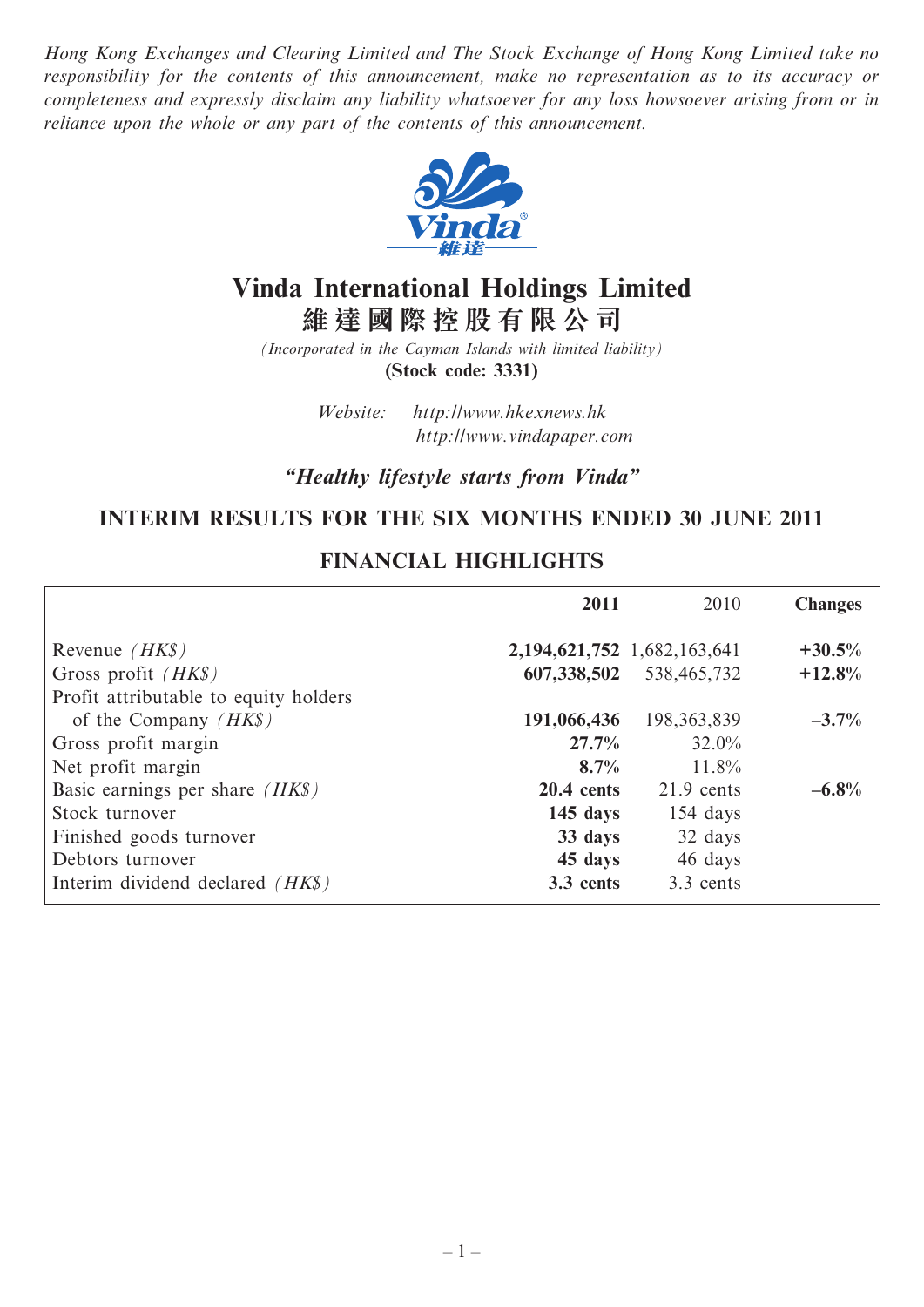## **RESULTS**

The Board of Vinda International Holdings Limited ("Vinda International" or the "Company") is pleased to present the interim results of the Company and its subsidiaries (the "Group") for the six months ended 30 June 2011 (the "Period").

# **INTERIM CONDENSED CONSOLIDATED STATEMENT OF COMPREHENSIVE INCOME**

|                                                                             |                | <b>Unaudited</b>         |                                     |  |
|-----------------------------------------------------------------------------|----------------|--------------------------|-------------------------------------|--|
|                                                                             |                | Six months ended 30 June |                                     |  |
|                                                                             |                | 2011                     | 2010                                |  |
|                                                                             | <b>Note</b>    | <b>HK\$</b>              | HK\$                                |  |
| <b>Revenue</b>                                                              | $\overline{4}$ | 2, 194, 621, 752         | 1,682,163,641                       |  |
| Cost of sales                                                               |                |                          | $(1,587,283,250)$ $(1,143,697,909)$ |  |
| <b>Gross profit</b>                                                         |                | 607,338,502              | 538,465,732                         |  |
| Selling and marketing costs                                                 |                | (254, 251, 642)          | (189, 210, 966)                     |  |
| Administrative expenses                                                     |                | (115, 266, 825)          | (88, 540, 721)                      |  |
| Other income and gains — net                                                |                | 10,152,447               | 3,838,608                           |  |
| <b>Operating profit</b>                                                     | 5              | 247,972,482              | 264, 552, 653                       |  |
| Interest expense                                                            |                | (17,075,118)             | (12, 268, 987)                      |  |
| Net foreign exchange transaction gain                                       |                | 19,974,794               | 3,293,162                           |  |
| Interest income                                                             |                | 2,075,679                | 1,220,578                           |  |
| Share of post-tax loss of an associate                                      |                | (825,716)                |                                     |  |
| Profit before income tax                                                    |                | 252, 122, 121            | 256,797,406                         |  |
| Income tax expense                                                          | 6              | (61, 055, 685)           | (58, 433, 567)                      |  |
| Profit attributable to equity holders of the Company                        |                | 191,066,436              | 198, 363, 839                       |  |
| Other comprehensive income                                                  |                |                          |                                     |  |
| Currency translation differences                                            |                | 62,777,166               | 20,436,037                          |  |
| Total comprehensive income attributable to equity holders of<br>the Company |                | 253,843,602              | 218,799,876                         |  |
|                                                                             |                |                          |                                     |  |
| Earnings per share for profit attributable to the equity                    |                |                          |                                     |  |
| holders of the Company                                                      | 7              |                          |                                     |  |
| — basic                                                                     | 7(a)           | 0.204                    | 0.219                               |  |
| - diluted                                                                   | 7(b)           | 0.201                    | 0.216                               |  |
| <b>Dividends</b>                                                            | $8\,$          | 30,935,906               | 29,915,282                          |  |
|                                                                             |                |                          |                                     |  |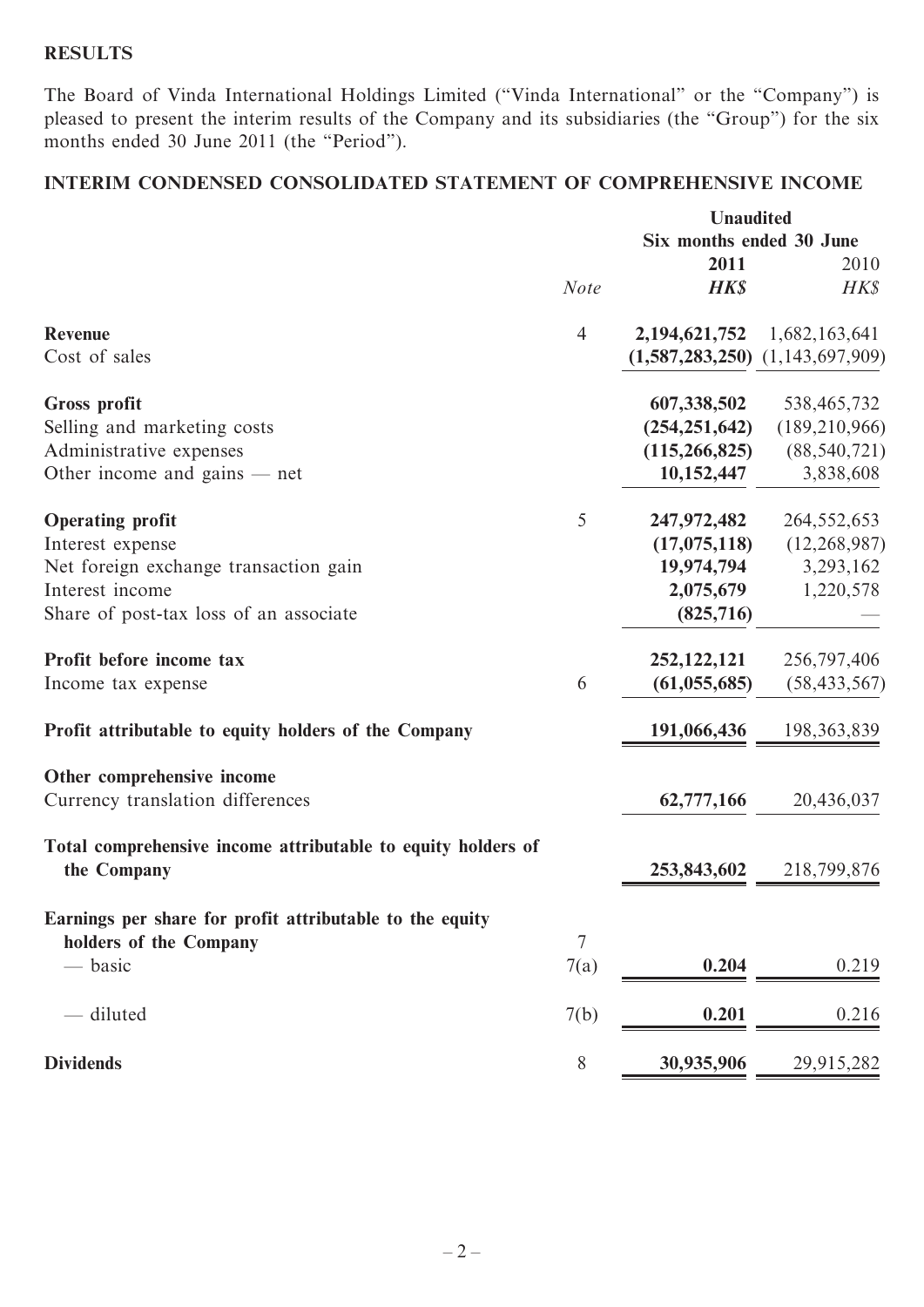# **INTERIM CONDENSED CONSOLIDATED BALANCE SHEET**

|                                                      |                | <b>Unaudited</b> | Audited<br>30 June 31 December |
|------------------------------------------------------|----------------|------------------|--------------------------------|
|                                                      |                | 2011             | 2010                           |
|                                                      | <b>Note</b>    | <b>HK\$</b>      | HK\$                           |
| <b>ASSETS</b>                                        |                |                  |                                |
| <b>Non-current assets</b>                            |                |                  |                                |
| Property, plant and equipment                        | $\mathfrak{g}$ |                  | 2,628,036,134 2,272,640,034    |
| Leasehold land and land use rights                   | 9              |                  | 161,956,792 160,496,665        |
| Intangible assets                                    | 9              |                  | 11,751,762 11,085,320          |
| Deferred income tax assets                           |                | 92,345,156       | 87,688,594                     |
| Investment in an associate                           | 10             | 60,852,712       |                                |
| <b>Total non-current assets</b>                      |                |                  | 2,954,942,556 2,531,910,613    |
| <b>Current</b> assets                                |                |                  |                                |
| Inventories                                          |                |                  | 1,230,415,922 1,321,689,469    |
| Trade receivables, other receivables and prepayments | 11             | 711,873,658      | 647,011,913                    |
| Due from related parties                             |                | 17,376,274       | 1,100,830                      |
| Derivative financial instruments                     |                | 197,842          |                                |
| Pledged bank deposits                                |                | 56,139           | 45,689                         |
| Cash and cash equivalents                            |                | 529,961,548      | 389, 551, 782                  |
| <b>Total current assets</b>                          |                |                  | 2,489,881,383 2,359,399,683    |
| <b>Total assets</b>                                  |                |                  | 5,444,823,939 4,891,310,296    |
| <b>EQUITY</b>                                        |                |                  |                                |
| Share capital                                        |                | 93,745,169       | 93,673,169                     |
| Share premium                                        |                |                  | 1,116,088,595 1,113,265,875    |
| Other reserves                                       |                |                  | 1,669,922,725 1,481,216,626    |
| <b>Total equity</b>                                  |                |                  | 2,879,756,489 2,688,155,670    |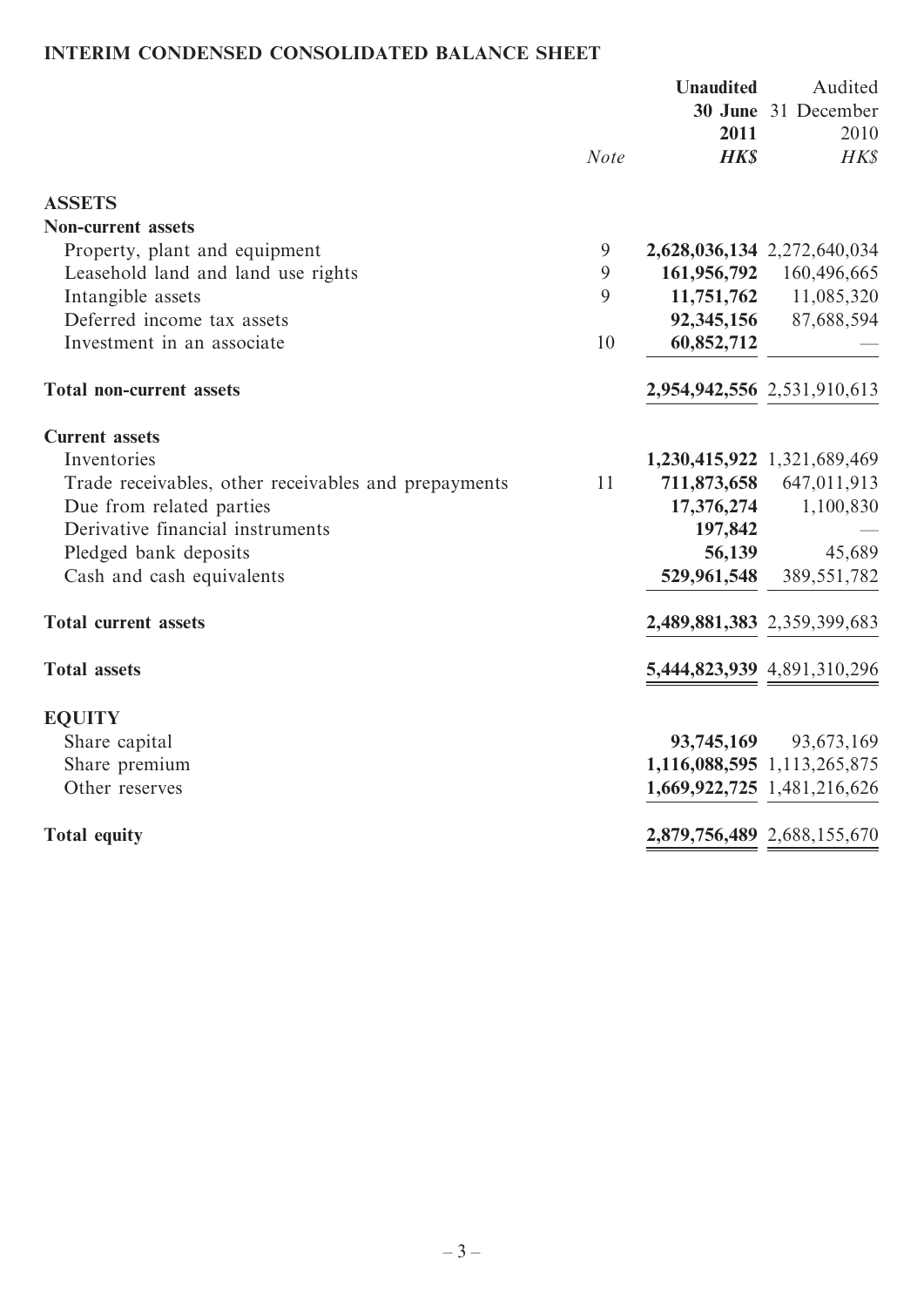# **INTERIM CONDENSED CONSOLIDATED BALANCE SHEET (continued)**

|                                                     |             | <b>Unaudited</b><br>2011 | Audited<br>30 June 31 December<br>2010 |
|-----------------------------------------------------|-------------|--------------------------|----------------------------------------|
|                                                     | <b>Note</b> | <b>HK\$</b>              | <b>HK\$</b>                            |
| <b>LIABILITIES</b>                                  |             |                          |                                        |
| <b>Non-current liabilities</b>                      |             |                          |                                        |
| <b>Borrowings</b>                                   | 12          | 649,942,541              | 530, 262, 883                          |
| Deferred government grants                          |             | 69,064,244               | 69,980,811                             |
| Deferred income tax liabilities                     |             | 2,815,468                | 1,713,636                              |
| <b>Total non-current liabilities</b>                |             | 721,822,253              | 601,957,330                            |
| <b>Current liabilities</b>                          |             |                          |                                        |
| Trade payables, other payables and accrued expenses | 13          | 935,192,006              | 980, 263, 434                          |
| Due to a related party                              | 14          | 34, 271, 284             |                                        |
| Borrowings                                          | 12          | 807,672,312              | 557,414,488                            |
| Current income tax liabilities                      |             | 66,109,595               | 63,519,374                             |
| <b>Total current liabilities</b>                    |             |                          | 1,843,245,197 1,601,197,296            |
| <b>Total liabilities</b>                            |             |                          | 2,565,067,450 2,203,154,626            |
| Total equity and liabilities                        |             |                          | 5,444,823,939 4,891,310,296            |
| Net current assets                                  |             |                          | 646,636,186 758,202,387                |
| Total assets less current liabilities               |             |                          | 3,601,578,742 3,290,113,000            |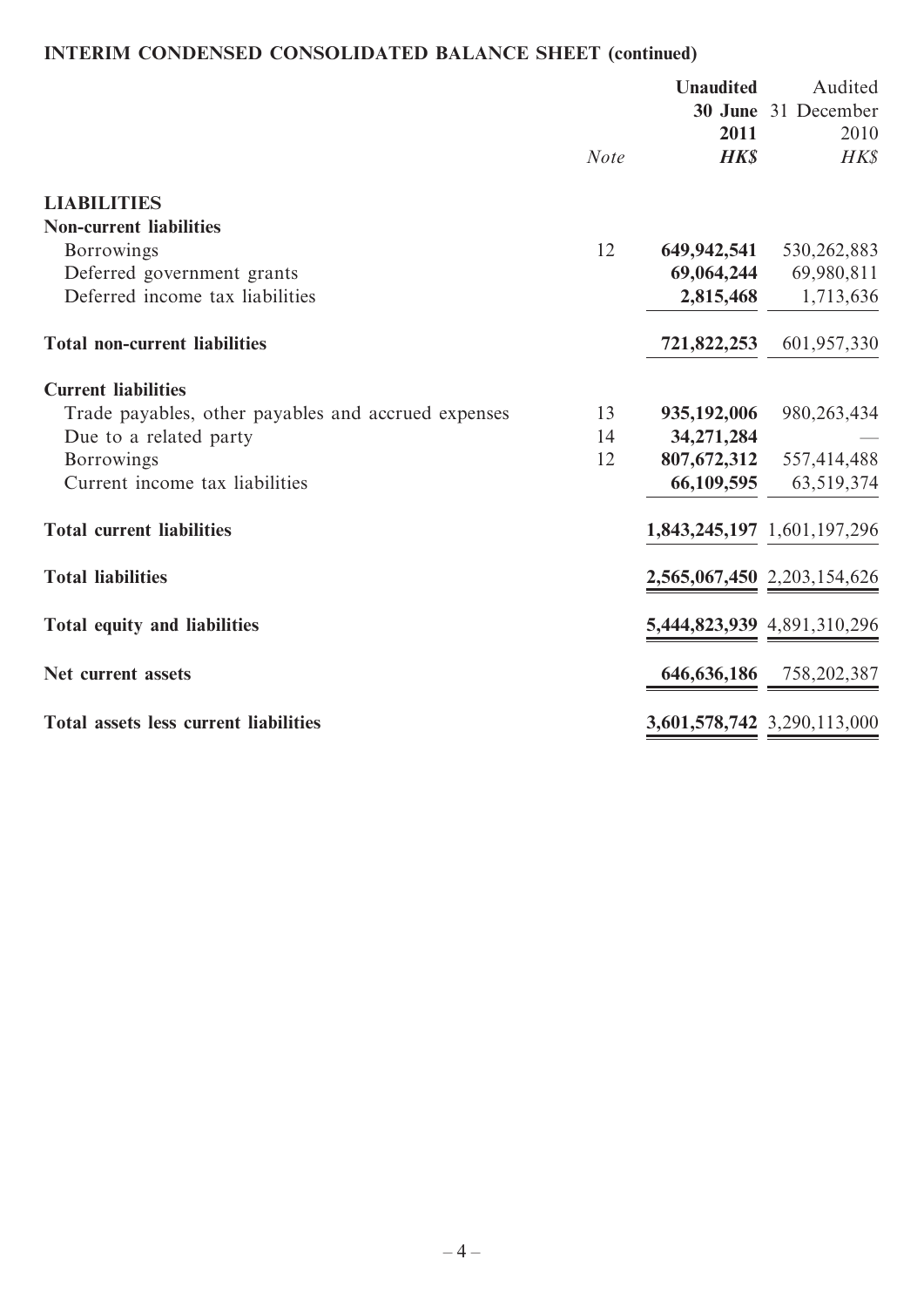# **INTERIM CONDENSED CONSOLIDATED STATEMENT OF CHANGES IN EQUITY**

|                                                                     | <b>Unaudited</b><br>Attributable to equity holders of the Company |             |                                                      |                             |
|---------------------------------------------------------------------|-------------------------------------------------------------------|-------------|------------------------------------------------------|-----------------------------|
|                                                                     | Other<br><b>Share</b>                                             |             |                                                      |                             |
|                                                                     | Share capital                                                     | premium     | reserves                                             | <b>Total</b>                |
|                                                                     | <b>HK\$</b>                                                       | <b>HK\$</b> | <b>HK\$</b>                                          | HK\$                        |
| Balance as at 1 January 2010                                        | 90,464,169                                                        |             | 838,018,579 1,141,425,655 2,069,908,403              |                             |
| Profit for the period<br>Other comprehensive income                 |                                                                   |             |                                                      | 198, 363, 839 198, 363, 839 |
| - currency translation differences                                  |                                                                   |             | 20,436,037                                           | 20,436,037                  |
| Total comprehensive income for the six                              |                                                                   |             |                                                      |                             |
| months ended 30 June 2010                                           |                                                                   |             | 218,799,876                                          | 218,799,876                 |
| <b>Transaction with owners</b>                                      |                                                                   |             |                                                      |                             |
| Employees share option scheme<br>- Value of employee services       |                                                                   |             | 3,657,261                                            | 3,657,261                   |
| - Exercise of options                                               | 188,200                                                           | 7,452,572   | (2,032,412)                                          | 5,608,360                   |
| Dividends                                                           |                                                                   |             | (81, 417, 752)                                       | (81, 417, 752)              |
| <b>Transaction with owners</b>                                      | 188,200                                                           | 7,452,572   | (79, 792, 903)                                       | (72, 152, 131)              |
| Balance as at 30 June 2010                                          |                                                                   |             | 90,652,369 845,471,151 1,280,432,628 2,216,556,148   |                             |
| Balance as at 1 January 2011                                        |                                                                   |             | 93,673,169 1,113,265,875 1,481,216,626 2,688,155,670 |                             |
| Profit for the period                                               |                                                                   |             | 191,066,436                                          | 191,066,436                 |
| Other comprehensive income<br>- currency translation differences    |                                                                   |             | 62,777,166                                           | 62,777,166                  |
| Total comprehensive income for the six<br>months ended 30 June 2011 |                                                                   |             | 253,843,602                                          | 253,843,602                 |
| <b>Transaction with owners</b>                                      |                                                                   |             |                                                      |                             |
| Employees share option scheme                                       |                                                                   |             |                                                      |                             |
| - value of employee services                                        |                                                                   |             | 17,165,042                                           | 17,165,042                  |
| - Exercise of options                                               | 72,000                                                            | 2,822,720   | (749, 120)                                           | 2,145,600                   |
| Dividends                                                           |                                                                   |             | (81, 553, 425)                                       | (81, 553, 425)              |
| <b>Transaction with owners</b>                                      | 72,000                                                            | 2,822,720   | (65, 137, 503)                                       | (62, 242, 783)              |
| Balance as at 30 June 2011                                          |                                                                   |             | 93,745,169 1,116,088,595 1,669,922,725 2,879,756,489 |                             |
|                                                                     |                                                                   |             |                                                      |                             |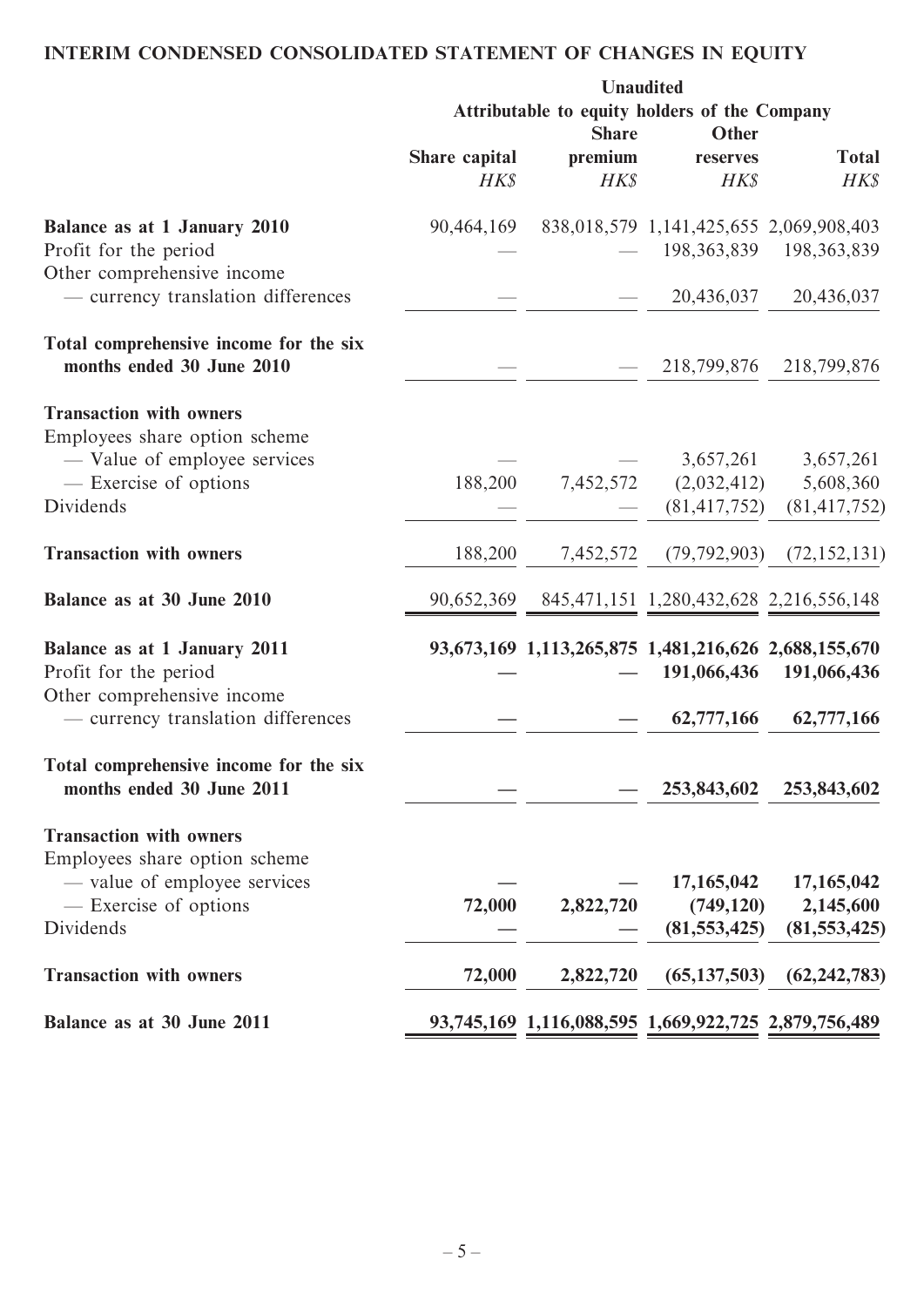# **INTERIM CONDENSED CONSOLIDATED CASH FLOW STATEMENT**

|                                                           | <b>Unaudited</b>         |                                     |
|-----------------------------------------------------------|--------------------------|-------------------------------------|
|                                                           | Six months ended 30 June |                                     |
|                                                           | 2011                     | 2010                                |
|                                                           | <b>HKS</b>               | HK\$                                |
| Cash flows from operating activities                      |                          | 260, 192, 967 162, 508, 393         |
| Cash flows from investing activities:                     |                          |                                     |
| - purchases of property, plant and equipment              |                          | $(345, 665, 717)$ $(136, 760, 184)$ |
| - purchases of intangible assets                          |                          | $(1,882,324)$ $(2,777,239)$         |
| - purchases of leasehold land and land use rights         |                          | (14, 443, 188)                      |
| - proceeds from disposal of property, plant and equipment |                          | 729,773 120,748                     |
| - investment in an unlisted associate                     | (61,500,000)             |                                     |
| — other investing cash flows — net                        |                          | $2,075,679$ 1,220,578               |
| Cash flows used in investing activities                   |                          | $(406, 242, 589)$ $(152, 639, 285)$ |
| Cash flows from financing activities:                     |                          |                                     |
| - dividends paid                                          |                          | $(81,553,425)$ $(81,417,752)$       |
| - repayments of borrowings                                |                          | $(544, 124, 524)$ $(439, 138, 499)$ |
| - proceeds from borrowings                                |                          | 907,968,832 486,767,240             |
| - (increase)/decrease in pledged deposits                 | (10, 450)                | 675,792                             |
| - proceeds from shares issued                             | 2,145,600                | 5,608,360                           |
| Cash flows generated from/(used in) financing activities  | 284,426,033              | (27, 504, 859)                      |
| Net increase/(decrease) in cash and cash equivalents      | 138,376,411              | (17, 635, 751)                      |
| Cash and cash equivalents at beginning of the period      |                          | 389, 551, 782 346, 949, 107         |
| Exchange differences                                      | 2,033,355                | 3,218,128                           |
| Cash and cash equivalents at end of the period            | 529,961,548              | 332,531,484                         |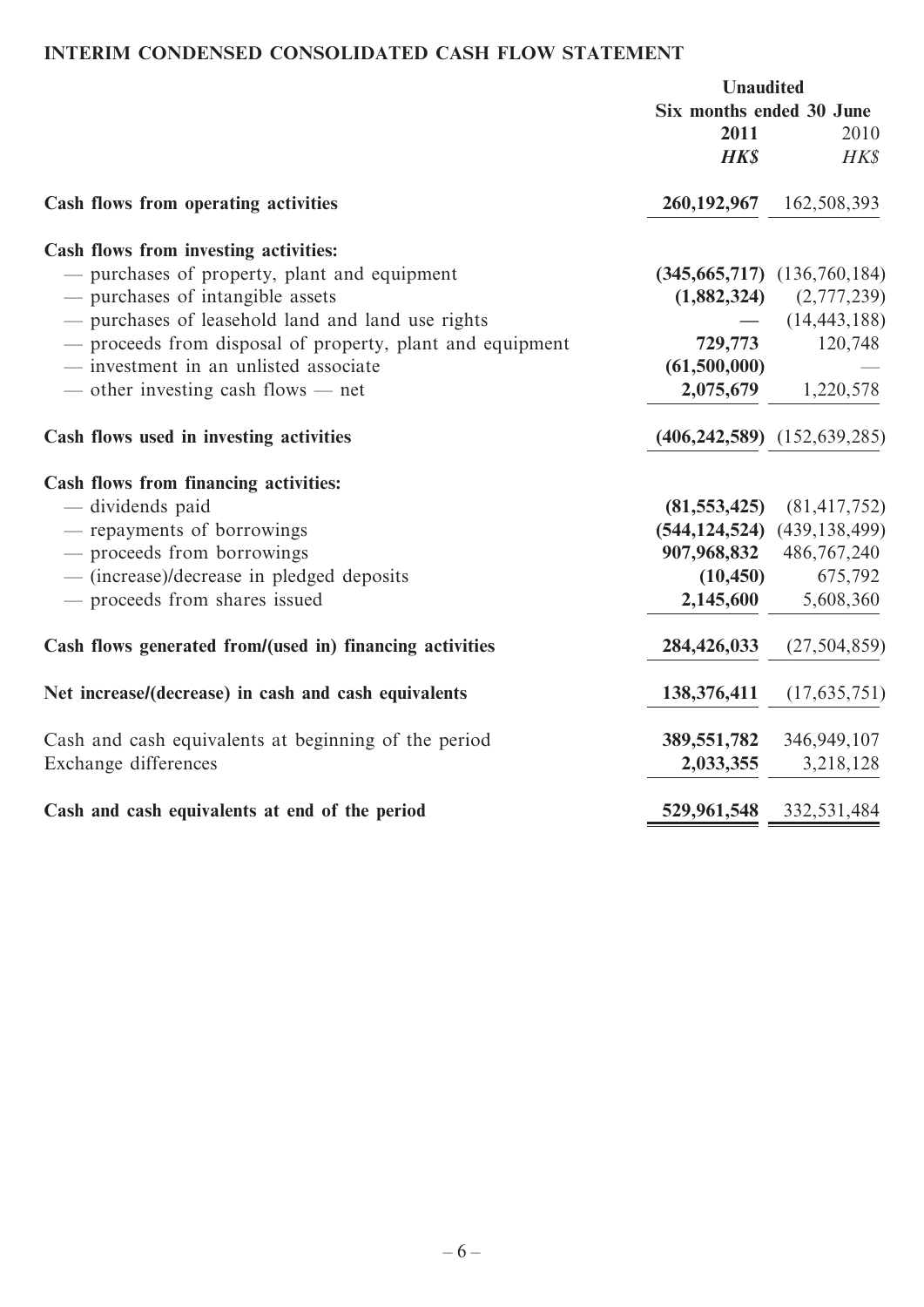## **NOTES TO THE CONDENSED CONSOLIDATED INTERIM FINANCIAL INFORMATION FOR THE SIX MONTHS ENDED 30 JUNE 2011**

#### **1 General Information**

Vinda International Holdings Limited (the "Company") was incorporated on 17 August 1999 in the Cayman Islands with limited liability under the Companies Law, Cap 22 (Law 3 of 1961, as consolidated and revised) of the Cayman Islands.

The Company acts as an investment holding company and provides management services to its subsidiaries. The Company and its subsidiaries are collectively referred to as the "Group". The principal activities of the Group are mainly manufacture and sale of household consumable paper.

The Company's shares have been listed on The Stock Exchange of Hong Kong Limited ("HKSE') since 10 July 2007.

The address of its registered office is Cricket Square, Hutchins Drive, P.O. Box 2681, Grand Cayman KY1-1111, Cayman Islands.

This condensed consolidated interim financial information is presented in HK dollars, unless otherwise stated. This condensed consolidated interim financial information was approved for issue on 31 August 2011.

This condensed consolidated interim financial information has not been audited.

#### **2 Basis of preparation**

This condensed consolidated interim financial information for the six months ended 30 June 2011 has been prepared in accordance with HKAS 34 'Interim financial reporting'. The condensed consolidated interim financial information should be read in conjunction with the annual financial statements for the year ended 31 December 2010, which have been prepared in accordance with Hong Kong Financial Reporting Standards ("HKFRSs").

#### **3 Accounting policies**

Except as described below, the accounting policies applied are consistent with those of the annual financial statements for the year ended 31 December 2010, as described in those annual financial statements.

Taxes on income in the interim periods are accrued using the tax rate that would be applicable to expected total annual earnings.

#### *(a) New and amended standards adopted by the Group*

The following new standard and amendment to standard are mandatory for the first time for the financial year beginning 1 January 2011.

Amendment to HKAS 34 "Interim financial reporting" is effective for annual periods beginning on or after 1 January 2011. It emphasizes the existing disclosure principles in HKAS 34 and adds further guidance to illustrate how to apply these principles. The change in accounting policy only results in additional disclosures.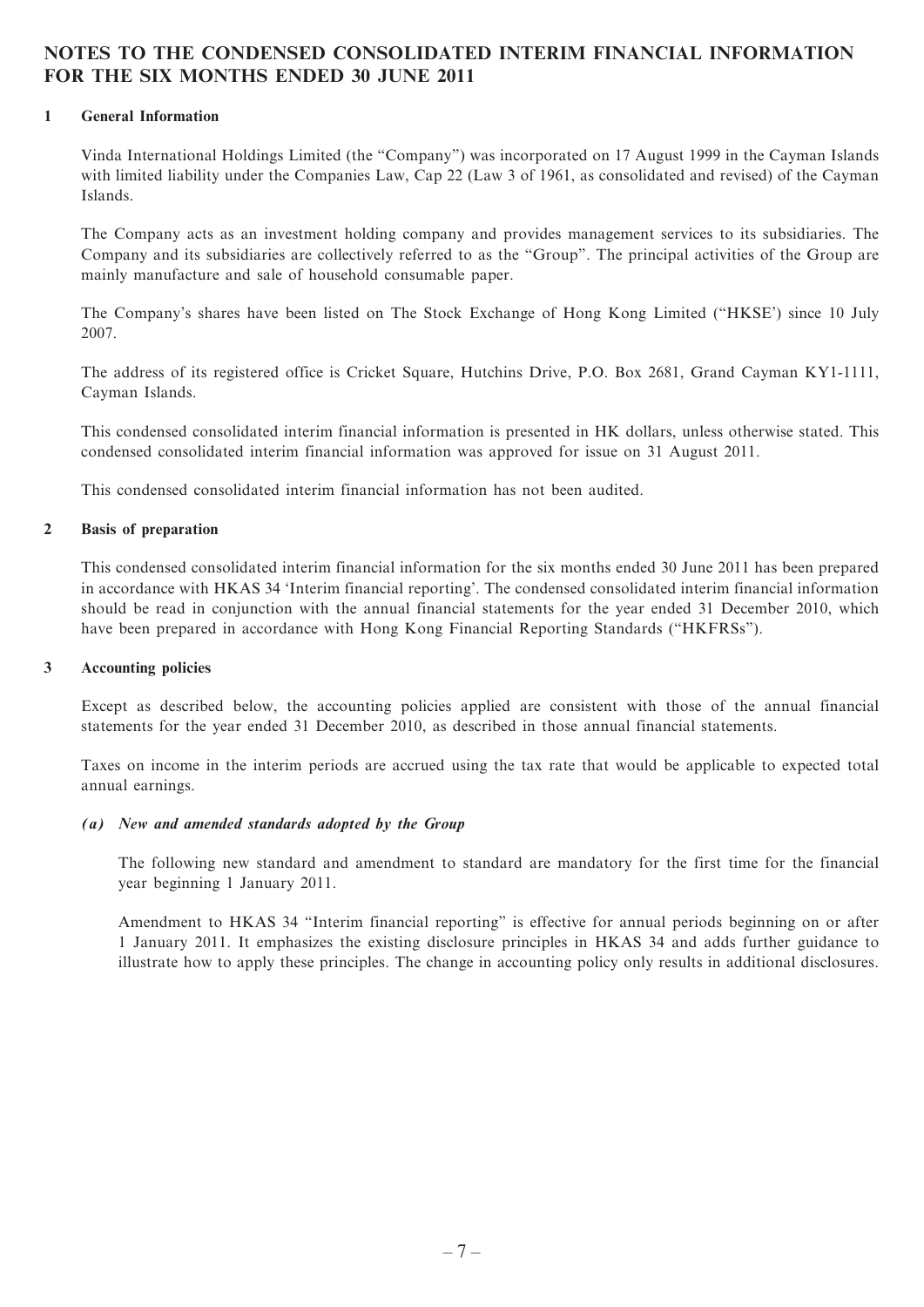#### *(b) Amendments and interpretations to existing standards effective in 2011 but not relevant to the Group:*

| HKFRS1 (Amendment)               | Limited exemption from comparative HKFRS 7 disclosures for<br>first-time adopters |
|----------------------------------|-----------------------------------------------------------------------------------|
| HKAS 24 (Revised)                | Related Party Disclosures                                                         |
| HKAS 32 (Amendment)              | Classification of rights issues                                                   |
| $HK(IFRIC) Int - 14 (Amendment)$ | Prepayments of a minimum funding requirement                                      |
| $HK(IFRIC) Int - 19 (Amendment)$ | Extinguishing financial liabilities with                                          |
|                                  | equity instruments                                                                |

Third improvements to Hong Kong Financial Reporting Standards (2010) were issued in May 2010 by the HKICPA, except for amendment to HKAS 34 "Interim financial reporting" as disclosed in note 3(a) and the clarification to allow the presentation of an analysis of the components of other comprehensive income by item within the notes, all are not currently relevant to the Group. All improvements are effective in the financial year of 2011.

**Effective date**

*(c) The following new standards and amendments to standards have been issued but are not effective for the financial year beginning 1 January 2011 and have not been early adopted:*

| HKFRS 1 (Amendment) | Severe hyperinflation and removal of fixed dates<br>for first-time adopters | 1 July 2011    |
|---------------------|-----------------------------------------------------------------------------|----------------|
| HKAS 12 (Amendment) | Deferred tax: Recovery of underlying assets                                 | 1 January 2012 |
| HKFRS 7 (Amendment) | $Disclosures$ — Transfers of financial assets                               | 1 January 2012 |
| HKAS 1 (Amendment)  | Presentation of financial statements                                        | 1 July 2012    |
| HKAS 19 (Amendment) | Employee benefits                                                           | 1 January 2013 |
| HKFRS 9             | Financial instruments                                                       | 1 January 2013 |
| HKFRS 10            | Consolidated financial statements                                           | 1 January 2013 |
| HKFRS 11            | Joint arrangements                                                          | 1 January 2013 |
| HKFRS 12            | Disclosure of interests in other entities                                   | 1 January 2013 |
| HKFRS 13            | Fair value measurements                                                     | 1 January 2013 |

#### **4 Segment information**

The Group is principally engaged in the manufacture and sales of household consumable paper. Revenue is analysed as follows:

|                                                  | <b>Unaudited</b>         |               |  |
|--------------------------------------------------|--------------------------|---------------|--|
|                                                  | Six months ended 30 June |               |  |
|                                                  | 2011                     | 2010          |  |
|                                                  | <b>HK\$</b>              | HK\$          |  |
| Sales of goods                                   | 2,117,913,627            | 1,580,054,468 |  |
| Sales of semi-finished goods and other materials | 76,708,125               | 102,109,173   |  |
| Total revenue                                    | 2, 194, 621, 752         | 1,682,163,641 |  |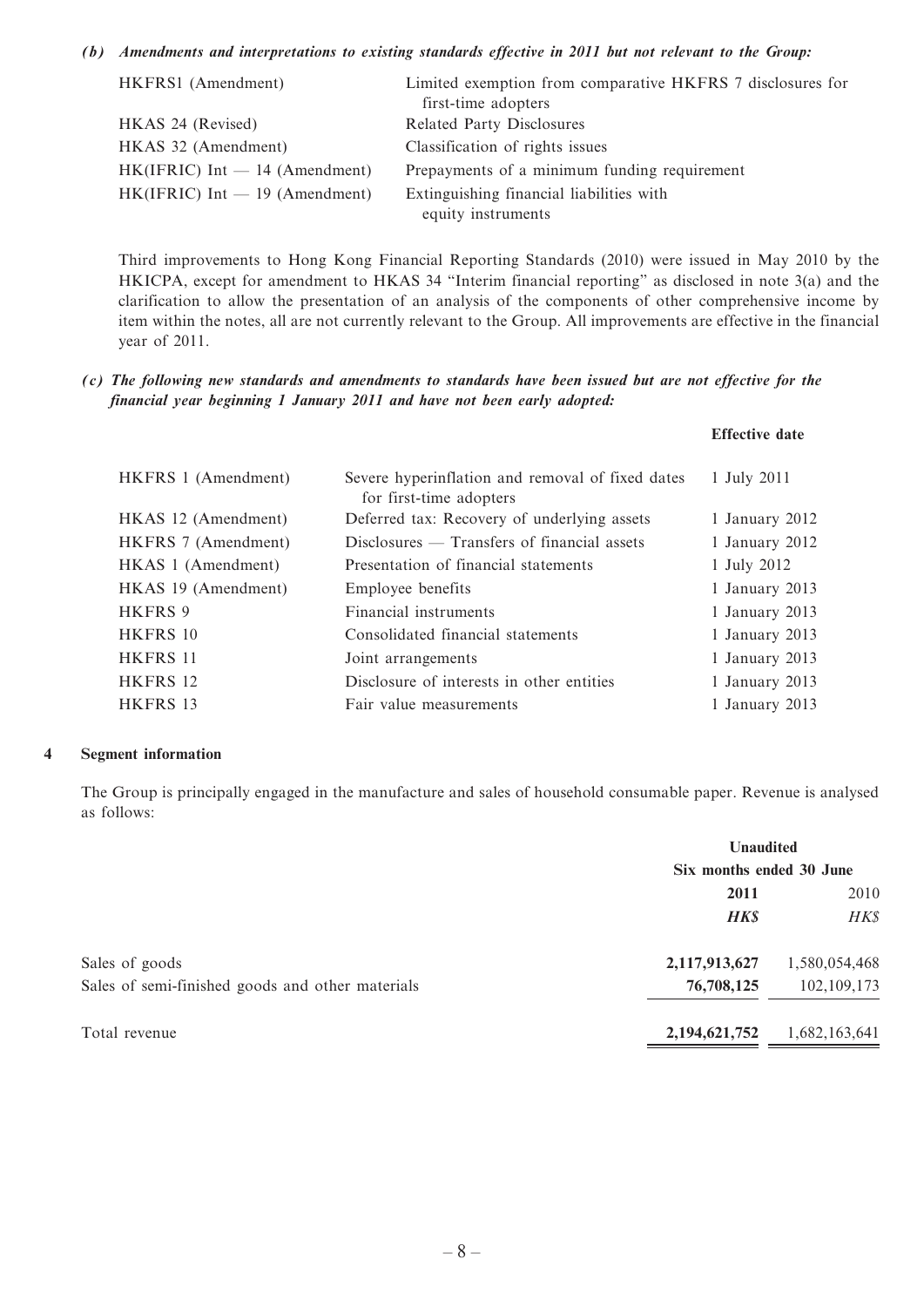The chief operating decision-maker has been identified as the executive committee, which comprises all executive directors and top management. The executive committee reviews the Group's internal reporting in order to assess performance and allocate resources.

Based on these reports, the executive committee has determined that no business segment information is presented as about 90% of the Group's sales and operating profits are derived from the sales of paper products, which is considered one business segment with similar risks and returns.

The executive committee has also determined that no geographical segment information is presented as about 90% of the Group's sales are derived within the PRC and over 90% operating assets of the Group are located in the PRC, which is considered one geographic location with similar risks and returns.

The Company is domiciled in Hong Kong. For the six months ended 30 June 2011, the Group derives its revenue from external customers in Mainland China is HK\$1,964,513,405 (for the six months ended 30 June 2010: HK\$1,465,171,205), from Hong Kong is HK\$212,994,838 (for the six months ended 30 June 2010: HK\$204,971,065), and from overseas is HK\$17,113,509 (for the six months ended 30 June 2010: HK\$12,021,371).

The total non-current assets are analysed as follows:

|                                                                                           | As at            |               |
|-------------------------------------------------------------------------------------------|------------------|---------------|
|                                                                                           | 30 June          | 31 December   |
|                                                                                           | 2011             | 2010          |
|                                                                                           | <b>Unaudited</b> | Audited       |
|                                                                                           | <b>HK\$</b>      | <b>HKS</b>    |
| Total non-current assets other than deferred tax assets and investment in an<br>associate |                  |               |
| — Mainland China                                                                          | 2,770,385,798    | 2,414,232,192 |
| — Hong Kong and overseas                                                                  | 31,358,890       | 29,989,827    |
| Deferred tax assets                                                                       | 92,345,156       | 87,688,594    |
| Investment in an associate                                                                | 60,852,712       |               |
| Total non-current assets                                                                  | 2,954,942,556    | 2,531,910,613 |
|                                                                                           |                  |               |

#### **5 Operating profit**

The following items have been (credited)/charged to the operating profit during the six months ended 30 June 2011 and 2010:

|                                                    | <b>Unaudited</b>         |             |  |
|----------------------------------------------------|--------------------------|-------------|--|
|                                                    | Six months ended 30 June |             |  |
|                                                    | 2011                     |             |  |
|                                                    | <b>HK\$</b>              | HK\$        |  |
| Amortisation of deferred government grants         | (2,518,594)              | (2,445,878) |  |
| Foreign exchange loss/(gain), net                  | (2,828,294)              | 3,463,602   |  |
| Provision for impairment of receivables            | 6,765,073                | 6,269,778   |  |
| Write-back of impairment of inventories            | (195,368)                | (223, 085)  |  |
| Amortisation of share option and outright charge   | 17,165,042               | 3,657,261   |  |
| Depreciation of property, plant and equipment      | 71,365,918               | 60,833,105  |  |
| Amortisation of intangible assets                  | 1,476,697                | 984,525     |  |
| Amortisation of leasehold land and land use rights | 2,378,987                | 1,260,832   |  |
| Net gain on derivative financial instruments       | (196, 127)               |             |  |
| Loss on disposal of property, plant and equipment  | 1,128,235                | 337,816     |  |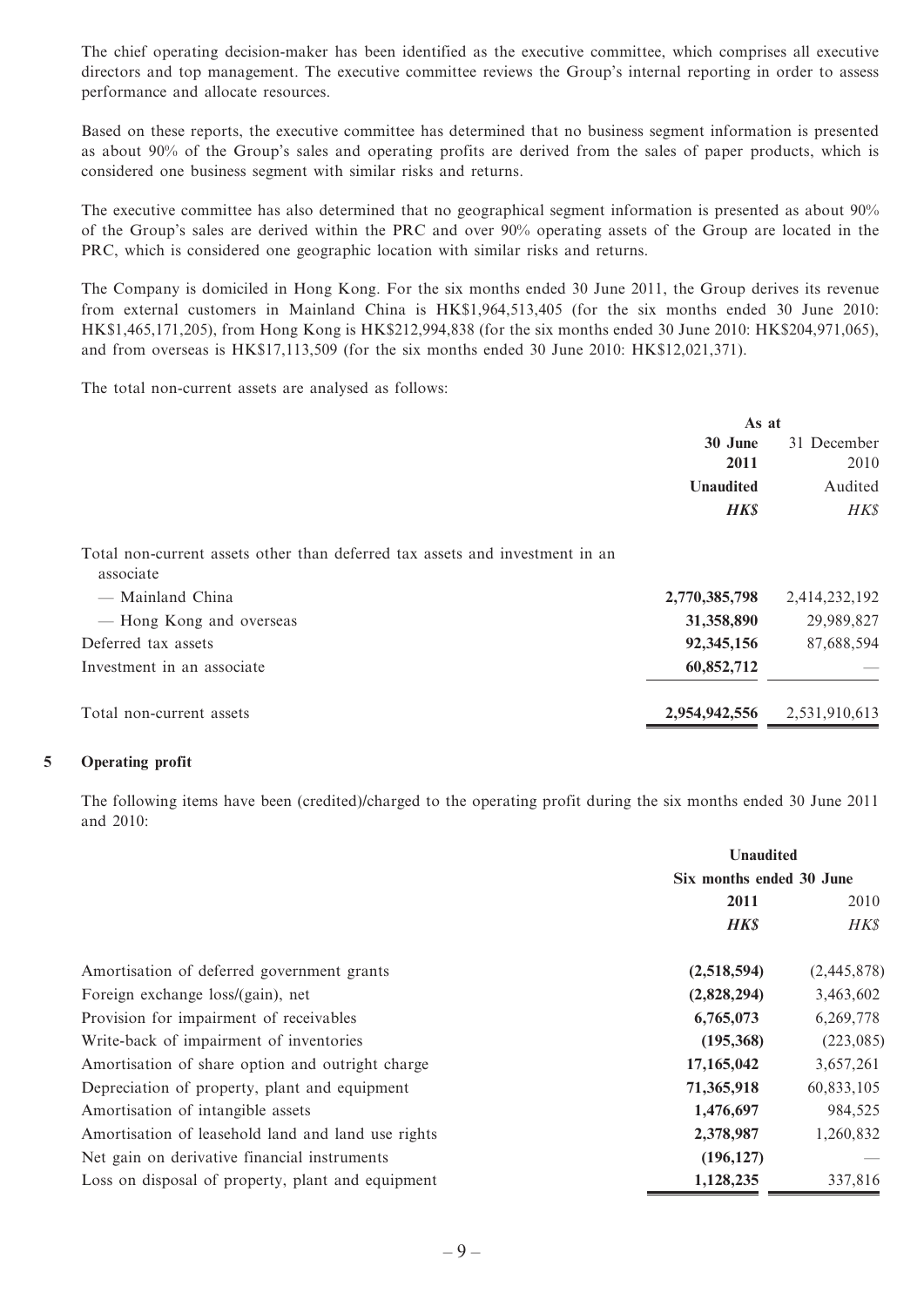#### **6 Income taxes**

Hong Kong profits tax has been provided at the rate of 16.5% (six months ended 30 June 2010: 16.5%) on the estimated assessable profit for the period. Taxation on profits outside Hong Kong has been calculated on the estimated assessable profit for the period at the rates of taxation prevailing in the countries or regions in which the Group operates.

| <b>Unaudited</b>         |            |  |
|--------------------------|------------|--|
| Six months ended 30 June |            |  |
| 2011                     | 2010       |  |
| <b>HK\$</b>              | HK\$       |  |
|                          |            |  |
| 6,413,740                | 11,897,301 |  |
| 56,704,473               | 46,784,912 |  |
| (2,062,528)              | (248, 646) |  |
| 61,055,685               | 58,433,567 |  |
|                          |            |  |

Income tax expense is recognised based on management's best estimate of the weighted average annual income tax rate expected for the full financial year. The estimated average annual tax rate used for the six months ended 30 June 2011 is 24.2% (the estimated average tax rate for the six months ended 30 June 2010 was 22.8%). The increase in average annual tax rate is mainly due to the expiry of the tax holiday of certain Group's subsidiaries located in mainland China, which enjoyed the reductions in the statutory income tax rate in prior years.

#### **7 Earnings per share**

#### *(a) Basic*

Basic earnings per share is calculated by dividing the profit attributable to equity holders of the Company by the weighted average numbers of ordinary shares in issue during the period.

|                                                               | <b>Unaudited</b><br>Six months ended 30 June |               |  |
|---------------------------------------------------------------|----------------------------------------------|---------------|--|
|                                                               |                                              |               |  |
|                                                               | 2011                                         | 2010          |  |
| Profit attributable to equity holders of the Company $(HK\$ ) | 191,066,436                                  | 198, 363, 839 |  |
| Weighted average number of ordinary shares in issue           | 936,930,935                                  | 905,133,012   |  |
| Basic earnings per share (HK\$ per share)                     | 0.204                                        | 0.219         |  |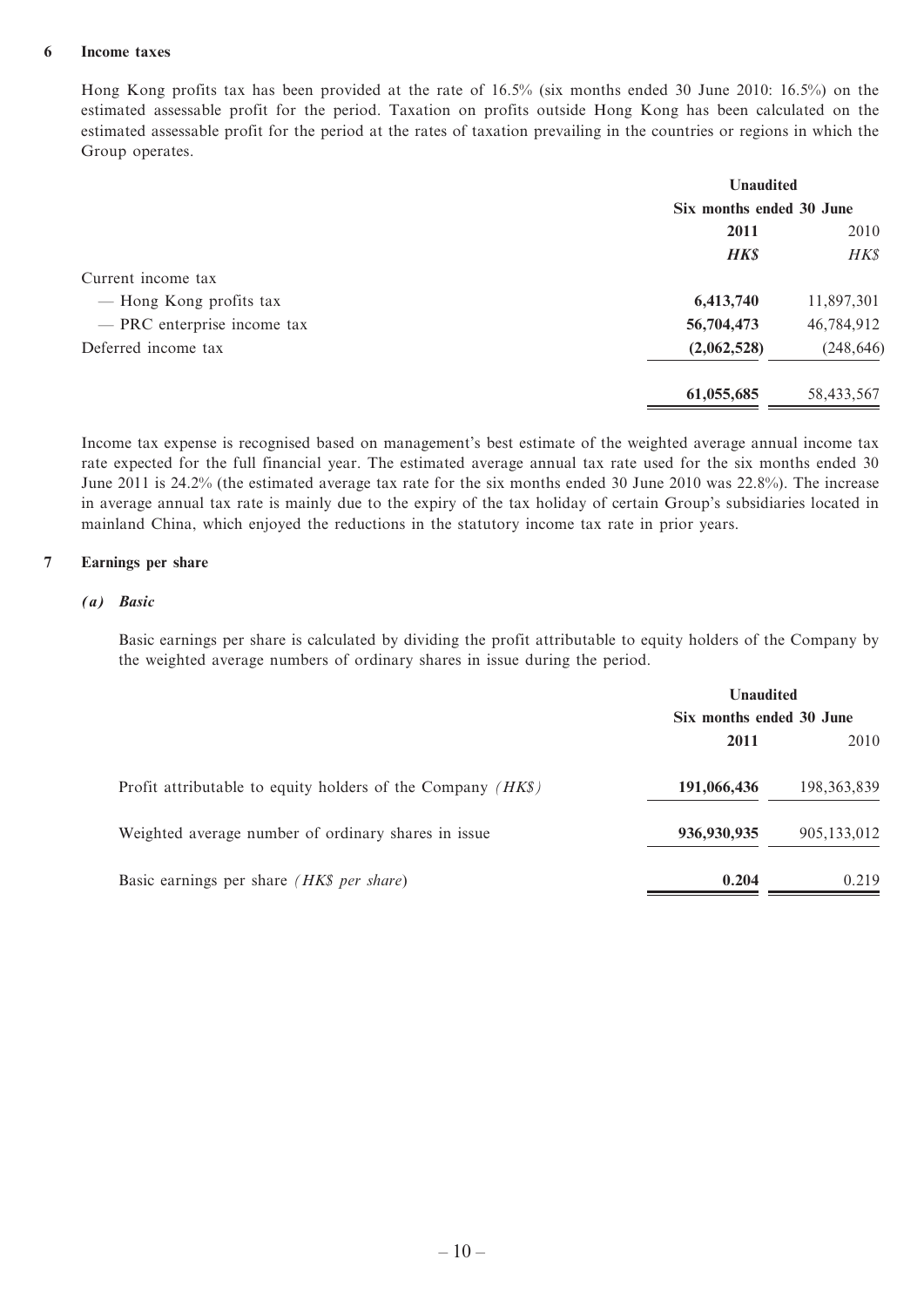#### *(b) Diluted*

Diluted earnings per share is calculated by adjusting the weighted average number of ordinary shares outstanding to assume conversion of all diluted potential ordinary sharers. The Company's potentially dilutive ordinary shares comprised share options.

|                                                                              | <b>Unaudited</b>         |               |  |
|------------------------------------------------------------------------------|--------------------------|---------------|--|
|                                                                              | Six months ended 30 June |               |  |
|                                                                              | 2011                     | 2010          |  |
| Profit attributable to equity holders of the Company $(HK\$ )                | 191,066,436              | 198, 363, 839 |  |
| Weighted average number of ordinary shares in issue                          | 936,930,935              | 905,133,012   |  |
| Adjustments for share options                                                | 15,946,777               | 12,135,334    |  |
| Weighted average number of ordinary shares for diluted earnings<br>per share | 952,877,712              | 917,268,346   |  |
| Diluted earnings per share <i>(HK\$ per share)</i>                           | 0.201                    | 0.216         |  |

#### **8 Dividends**

On 30 March 2011, the Board of Directors proposed a dividend in respect of the year ended 31 December 2010 of HK\$81,553,425, representing HK\$0.087 per ordinary share. The dividend was paid in June 2011.

In addition, an interim dividend of HK\$0.033 per share (2010: HK\$0.033 per share) was proposed by the Board of Directors on 31 August 2011. This interim dividend, amounting to approximately HK\$30,935,906 (2010: HK\$29,915,282), has not been recognised as a liability in this condensed consolidated interim financial information. It will be recognised in shareholders' equity in the year ending 31 December 2011.

#### **9 Capital expenditures**

|                 | Unaudited             |                                   |
|-----------------|-----------------------|-----------------------------------|
|                 | <b>Leasehold land</b> |                                   |
| Property, plant | and                   |                                   |
| and equipment   |                       | land use rights Intangible assets |
| <b>HKS</b>      | <b>HKS</b>            | HK\$                              |
|                 |                       |                                   |
| 1,838,591,852   | 145,408,286           | 6,881,218                         |
| 142,081,641     | 14,443,188            | 2,777,239                         |
| (458, 564)      |                       |                                   |
| (60, 833, 105)  | (1,260,832)           | (984, 525)                        |
| 16,323,007      | 1,545,343             | 98,353                            |
| 1,935,704,831   | 160, 135, 985         | 8,772,285                         |
|                 |                       |                                   |
| 2,272,640,034   | 160,496,665           | 11,085,320                        |
| 373, 254, 254   |                       | 1,882,324                         |
| (1,858,008)     |                       |                                   |
| (71, 365, 918)  | (2,378,987)           | (1,476,697)                       |
| 55,365,772      | 3,839,114             | 260,815                           |
| 2,628,036,134   | 161,956,792           | 11,751,762                        |
|                 |                       |                                   |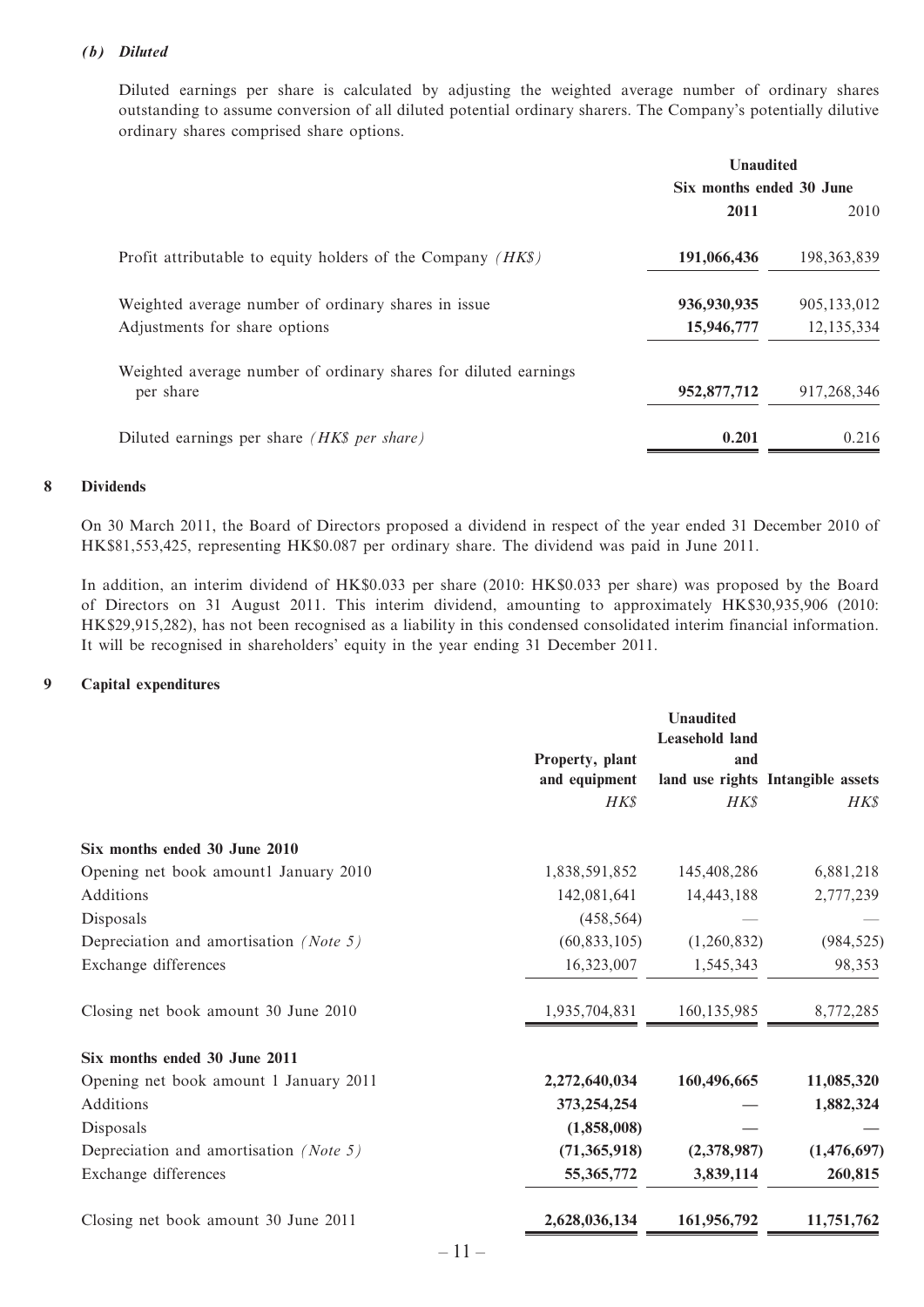|                                         | <b>Unaudited</b> |
|-----------------------------------------|------------------|
|                                         | <b>HK\$</b>      |
| 1 January 2011                          |                  |
| Investment in an unlisted associate (i) | 61,500,000       |
| Share of post-tax loss of an associate  | (825,716)        |
| Exchange differences                    | 178,428          |
| 30 June 2011                            | 60,852,712       |

The information of the unlisted associate at 30 June 2011 is as follows:

| Name                                    | Place and date<br>of incorporation       | Percentage of<br>equity interest<br>attributable to<br>the Group | <b>Assets</b><br><b>HKS</b> | <b>Liabilities Revenues</b><br><b>HKS</b> | <b>HK\$</b> | Net loss<br><b>HKS</b> |
|-----------------------------------------|------------------------------------------|------------------------------------------------------------------|-----------------------------|-------------------------------------------|-------------|------------------------|
| V-Care Holdings Limited<br>$("V-Care")$ | British Virgin<br>Islands<br>2 July 2009 | 41%<br>(directly held)                                           | 153.745.101                 | 5,323,852                                 | 846,576     | (2,013,941)            |

*(i)* On 16 December 2010, the Company together with Fu An International Company Limited ("Fu An"), a substantial shareholder of the Company, Dynasty Fortune Partners, L.P. ("Dynasty Fortune"), a related party of the Company, Cathay Capital Holdings II, L.P. ("Cathay Capital"), an independent third party, entered into an Investment and Shareholders' Agreement with V-Care. Pursuant to the Investment and Shareholders' Agreement, the Company, Fu An, Dynasty Fortune and Cathay Capital undertook to invest an aggregate sum of HK\$300,000,000 into V-Care by way of subscription of new shares issued by V-Care. Upon completion of the subscription, the Company, Fu An, Dynasty Fortune and Cathay Capital will hold the equity interest of V-Care by 41%, 39%, 7% and 13% respectively.

As of 30 June 2011, the Company has paid HKD61,500,000 in cash for the subscription of the new shares issued by V-Care, and holds 41% of V-Care's share capital then outstanding.

#### **11 Trade receivables, other receivables and prepayments**

|                        | As at            |               |
|------------------------|------------------|---------------|
|                        | 30 June          | 31 December   |
|                        | 2011             | 2010          |
|                        | <b>Unaudited</b> | Audited       |
|                        | <b>HK\$</b>      | HK\$          |
| Trade receivables, net | 559,460,086      | 486, 445, 433 |
| Other receivables      | 128,927,291      | 143,977,398   |
| Notes receivable       | 2,777,245        | 1,714,439     |
| Prepayments            | 20,709,036       | 14,874,643    |
|                        | 711,873,658      | 647,011,913   |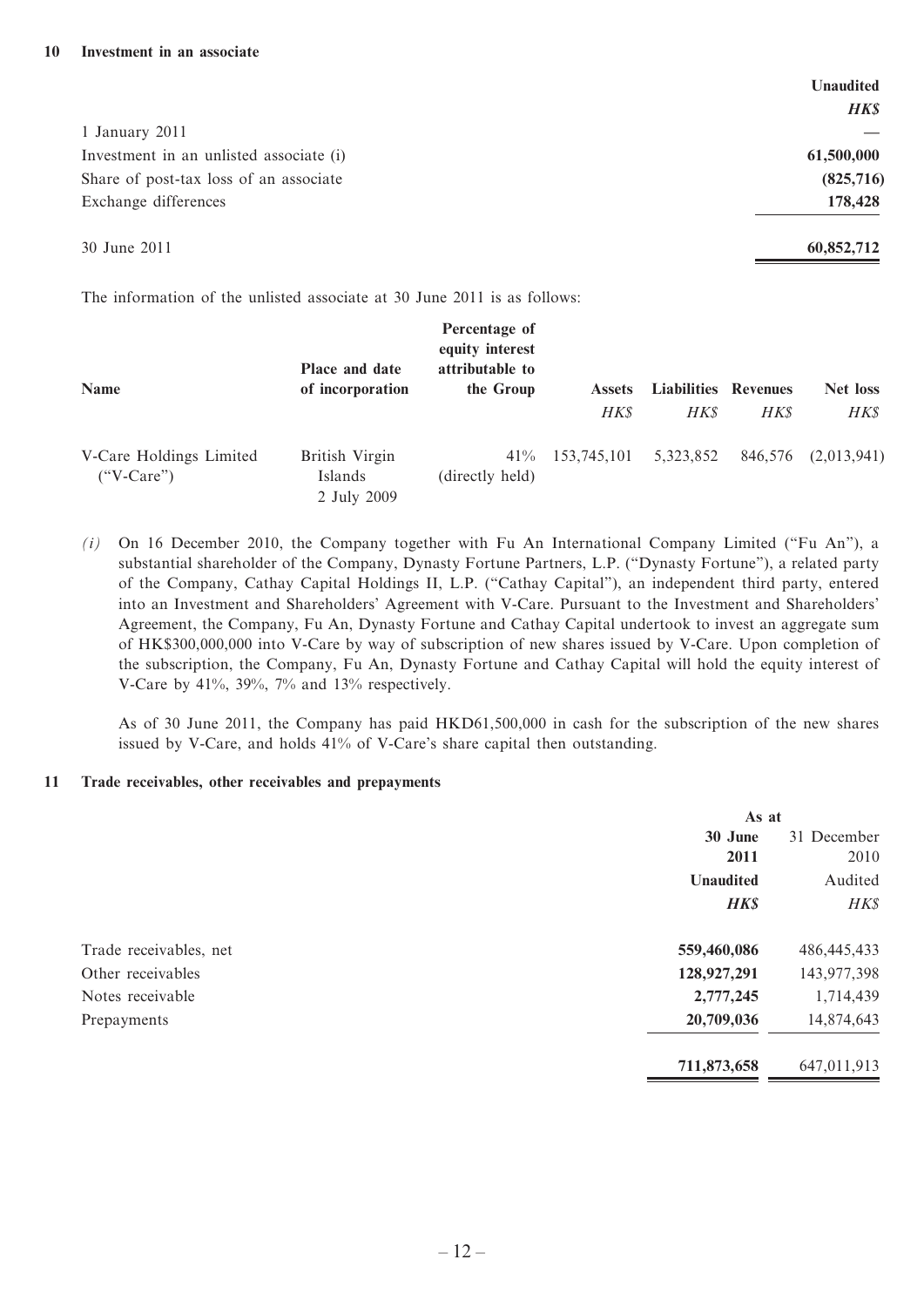The majority of the Group's sales allows credit terms ranging from 30 to 90 days. At 30 June 2011 and 31 December 2010, the ageing analyses of the trade receivables and notes receivable based on invoice date were as follows:

|                       |                  | As at       |  |
|-----------------------|------------------|-------------|--|
|                       | 30 June          | 31 December |  |
|                       | 2011             | 2010        |  |
|                       | <b>Unaudited</b> | Audited     |  |
|                       | <b>HK\$</b>      | HK\$        |  |
| Within 3 months       | 507,142,780      | 446,213,221 |  |
| 4 months to 6 months  | 36,208,727       | 32,171,746  |  |
| 7 months to 12 months | 15,663,605       | 7,605,866   |  |
| Over 1 year           | 3,222,219        | 2,169,039   |  |
|                       | 562, 237, 331    | 488,159,872 |  |
|                       |                  |             |  |

#### **12 Borrowings**

|             | As at            |               |
|-------------|------------------|---------------|
|             | 30 June          | 31 December   |
|             | 2011             | 2010          |
|             | <b>Unaudited</b> | Audited       |
|             | <b>HK\$</b>      | HK\$          |
| Non-current | 649,942,541      | 530, 262, 883 |
| Current     | 807, 672, 312    | 557,414,488   |
|             | 1,457,614,853    | 1,087,677,371 |

#### Movements in borrowings are analysed as follows:

|                                     | Unaudited       |
|-------------------------------------|-----------------|
|                                     | HK\$            |
| Six months ended 30 June 2010       |                 |
| Opening amount as at 1 January 2010 | 863, 222, 792   |
| New borrowings                      | 486,767,240     |
| Repayments of borrowings            | (439, 138, 499) |
| Exchange differences                | 8,292,317       |
| Closing amount as at 30 June 2010   | 919, 143, 850   |
| Six months ended 30 June 2011       |                 |
| Opening amount as at 1 January 2011 | 1,087,677,371   |
| New borrowings                      | 907,968,832     |
| Repayments of borrowings            | (544, 124, 524) |
| Exchange differences                | 6,093,174       |
| Closing amount as at 30 June 2011   | 1,457,614,853   |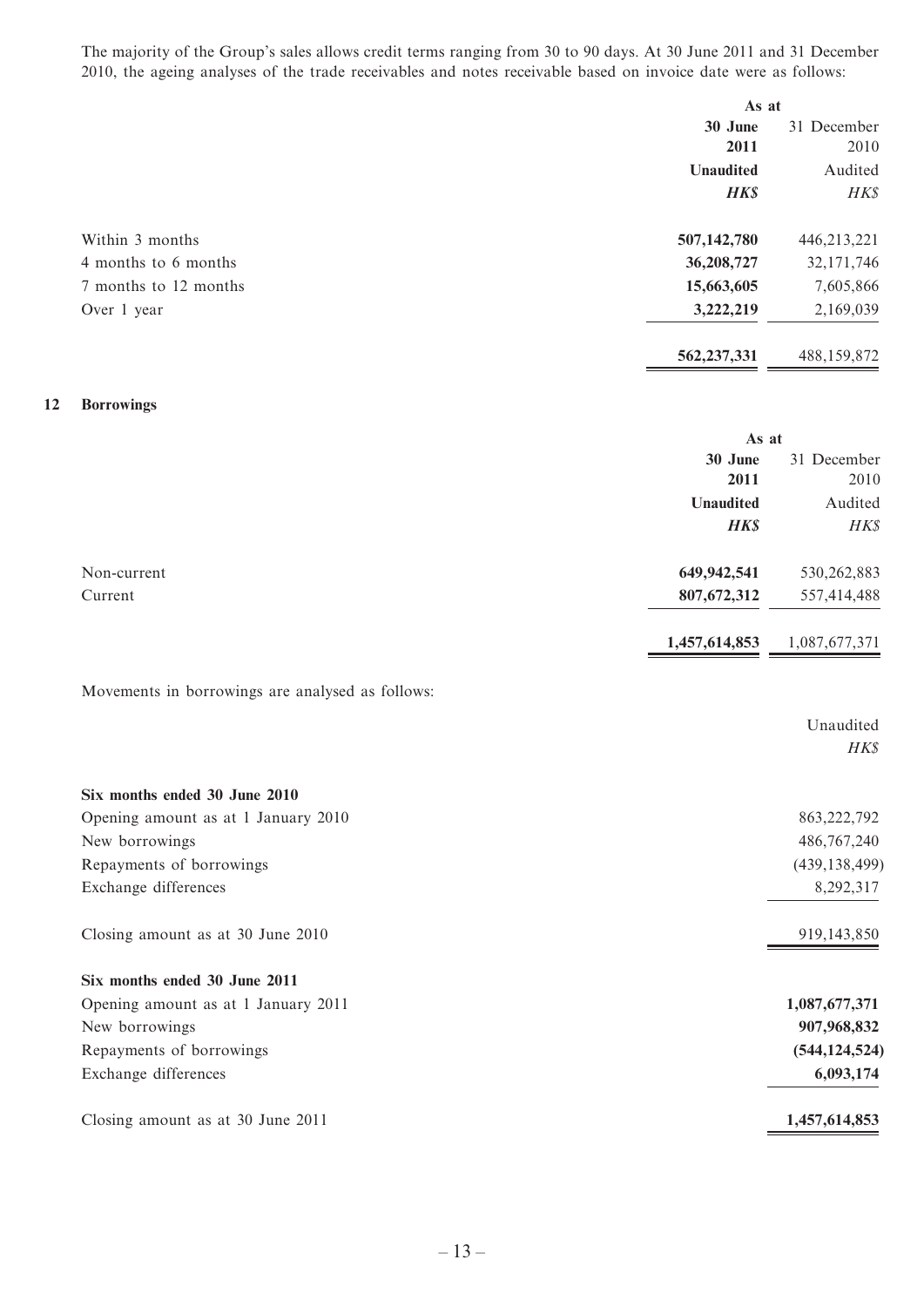(a) As at 30 June 2011, the contractual maturities of the Group's non-derivative financial liabilities were as follows:

|                              |             | Less than     | <b>Between 1</b> | <b>Between 2</b> |                          |
|------------------------------|-------------|---------------|------------------|------------------|--------------------------|
|                              | On demand   | 1 year        | and 2 years      |                  | and 5 years Total Amount |
|                              | <b>HKS</b>  | <b>HKS</b>    | <b>HKS</b>       | <b>HKS</b>       |                          |
| As at 30 June 2011           |             |               |                  |                  |                          |
| Term loans subject to a      |             |               |                  |                  |                          |
| repayment on demand clause   | 442,096,683 |               |                  |                  | 442,096,683              |
| Other bank loans             |             | 365,575,629   | 543, 117, 143    | 106,825,398      | 1,015,518,170            |
| Trade payables               |             | 521,305,498   |                  |                  | 521,305,498              |
| Other payables               |             | 246, 241, 040 |                  |                  | 246,241,040              |
| As at 31 December 2010       |             |               |                  |                  |                          |
| Term loans subject to        |             |               |                  |                  |                          |
| a repayment on demand clause | 85,500,000  |               |                  |                  | 85,500,000               |
| Other bank loans             |             | 471,914,488   | 340, 166, 426    | 190,096,457      | 1,002,177,371            |
| Trade payables               |             | 580,094,715   |                  |                  | 580,094,715              |
| Other payables               |             | 167,878,069   |                  |                  | 167,878,069              |

Among HKD442 million term loans subject to a repayment on demand clause, HKD195 million is short term loan, HKD54 million is long term loan to be repaid within one year and HKD193 million is with the repayment term over one year.

- (b) Interest expenses on borrowings for the six months ended 30 June 2011 were HK\$17,075,118 (six months ended 30 June 2010: HK\$12,268,987).
- (c) In June 2011, the Group obtained a syndicate loan facility of HK\$750 million with the interest of HIBOR plus 2.35% to finance the construction of the plant and purchase of production equipment as well as for working capital. The loan facility is of a 3 year term with an option to extend for 1 more year. The Company will repay the loan on a quarterly basis in the period from December 2012 to June 2014. As at 30 June 2011, none of the loan has been drawn down under this syndicate loan facility.

#### **13 Trade payables, other payables and accrued expenses**

|                  |             | As at         |  |
|------------------|-------------|---------------|--|
|                  | 30 June     | 31 December   |  |
|                  | 2011        | 2010          |  |
|                  | Unaudited   | Audited       |  |
|                  | <b>HK\$</b> | HK\$          |  |
| Trade payables   | 521,305,498 | 580,094,715   |  |
| Notes payable    | 21,611,690  | 23,891,598    |  |
| Other payables   | 246,241,040 | 251,724,345   |  |
| Accrued expenses | 146,033,778 | 124, 552, 776 |  |
|                  | 935,192,006 | 980, 263, 434 |  |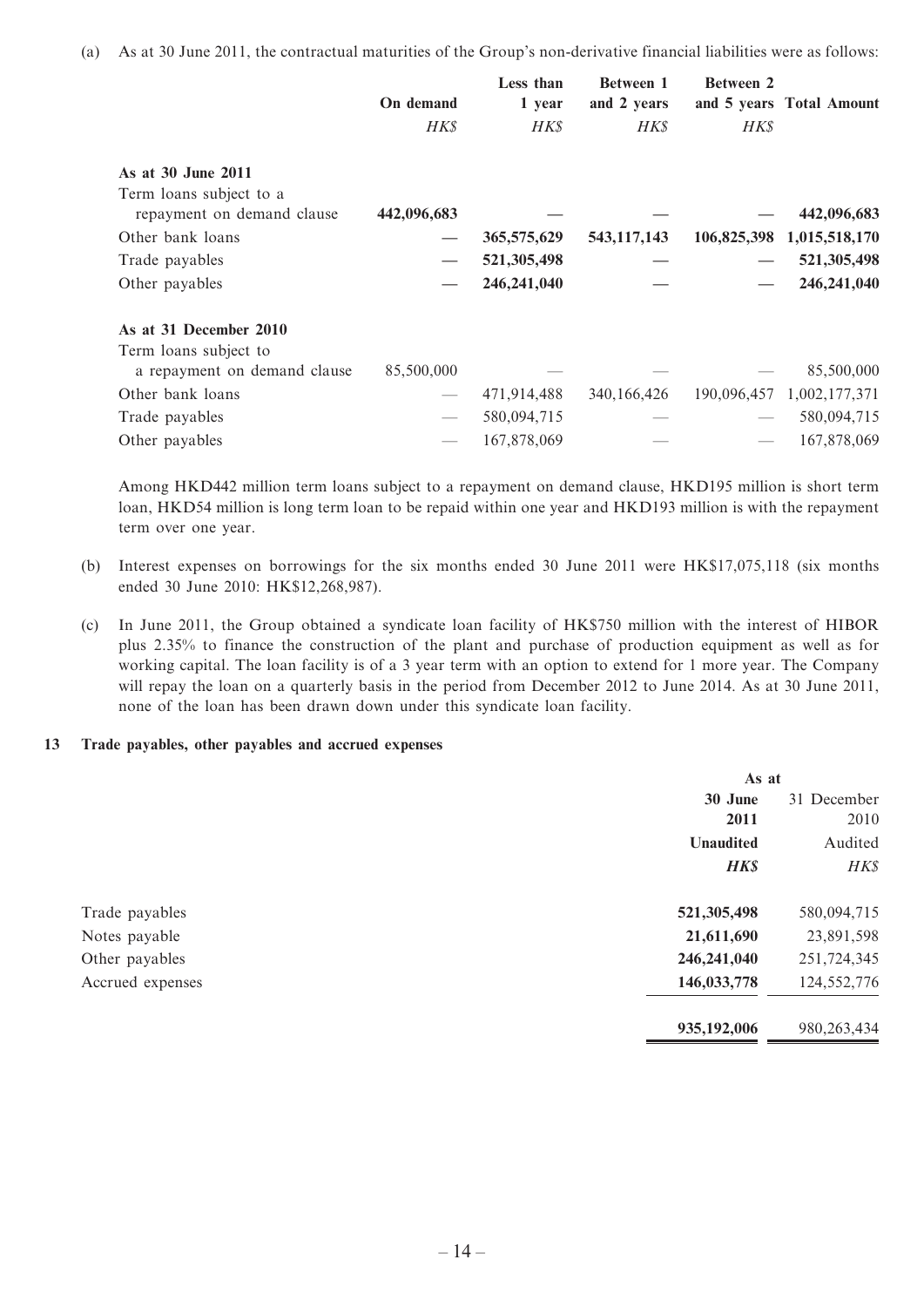Aging analysis of trade payables and notes payable as at 30 June 2011 and 31 December 2010 are as follows:

|                                                       | As at            |             |
|-------------------------------------------------------|------------------|-------------|
|                                                       | 30 June          | 31 December |
|                                                       | 2011             | 2010        |
|                                                       | Unaudited        | Audited     |
|                                                       | <b>HK\$</b>      | HK\$        |
| Within 3 months                                       | 526,271,460      | 586,867,970 |
| 4 months to 6 months                                  | 11,771,164       | 8,844,268   |
| 7 months to 12 months                                 | 557,911          | 2,462,446   |
| 1 year to 2 years                                     | 4,316,653        | 4,015,199   |
| 2 years to 3 years                                    |                  | 1,363,730   |
| Over 3 years                                          |                  | 432,700     |
|                                                       | 542,917,188      | 603,986,313 |
| 14<br>Other payables due to a related party           |                  |             |
|                                                       | As at            |             |
|                                                       | 30 June          | 31 December |
|                                                       | 2011             | 2010        |
|                                                       | <b>Unaudited</b> | Audited     |
|                                                       | <b>HK\$</b>      | HK\$        |
| - Fu An Trading (Hong Kong) Limited ("Fu An Trading") | 34,271,284       |             |

On 24 February 2011, Vinda Paper (Guangdong) Company Limited ("Vinda Paper (Guangdong)"), a wholly-owned subsidiary of the Company, entered into a Land Use Rights Transfer Agreement with Fu An Trading. Pursuant to the Agreement, Vinda Paper (Guangdong) has agreed to sell and Fu An Trading has agreed to purchase the land use right for the land located in Jiangmen for a cash consideration of RMB28,500,000. As at 30 June 2011, Fu An Trading has paid the total sum of RMB28,500,000 (equivalent to HKD34,271,284), but the title of the land use right has not been transferred.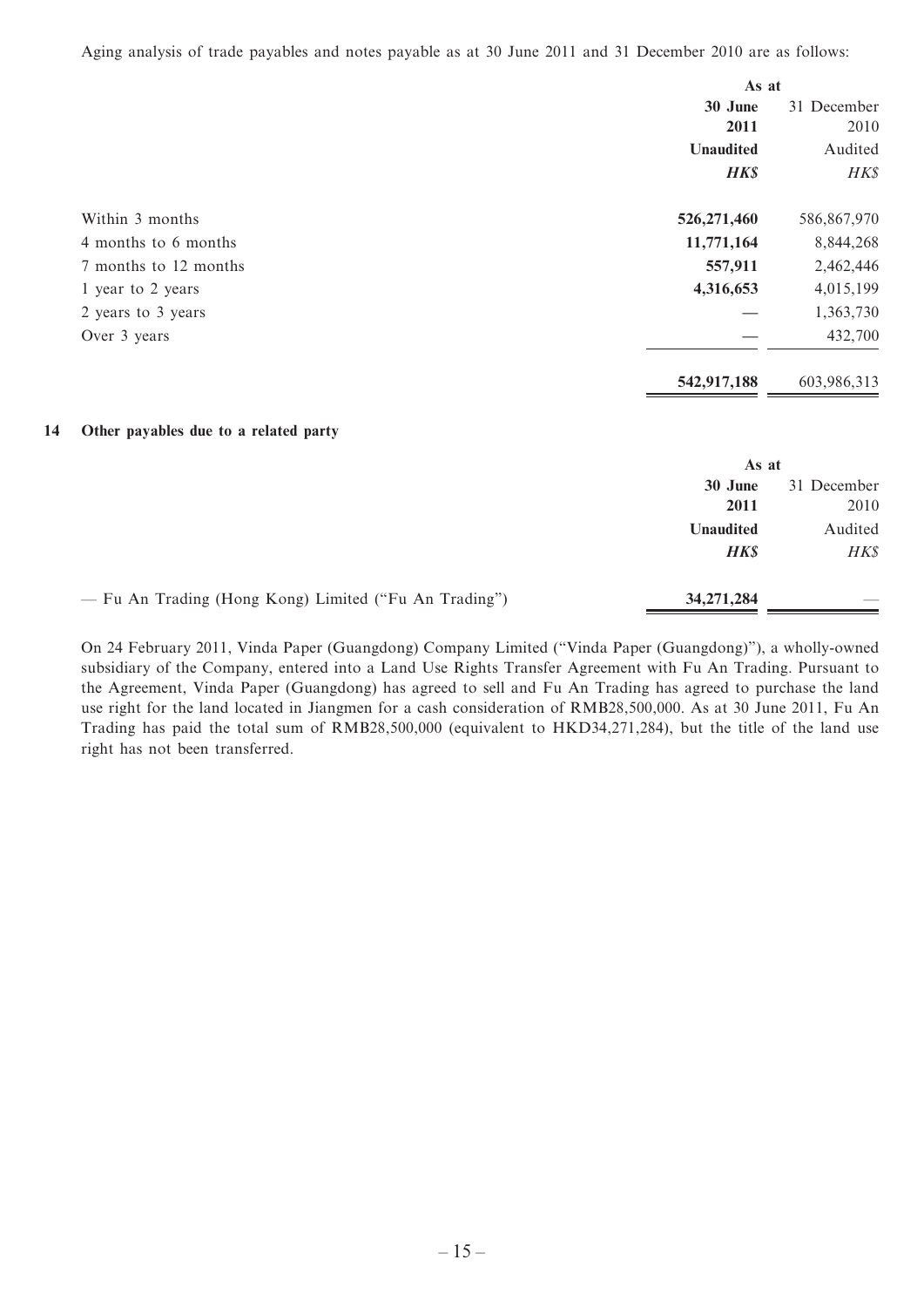## **MANAGEMENT DISCUSSION AND ANALYSIS**

During the first half of 2011, the global economy maintained its growth impetus from 2010, and China's gross domestic product (GDP) grew 9.6% compared to the same period last year. Nevertheless, global economic growth was hindered by uncertainties lingering over political upheavals in North Africa, the European debt crisis, as well as the tsunami and nuclear leak crisis sparked by the earthquake in north-eastern Japan. In China, the operating environment for corporations large and small, and also the daily lives of its citizens were under immense pressure from rising raw material commodity prices, continual shortage of electricity and water, and worsening inflation.

Nevertheless, China's demand for household paper products, particularly quality household paper, remains robust as the living standard of the Chinese continues to improve. Annual per capita consumption of household paper in China increased from 3.14 kilograms in 2009 to 3.48 kilograms in 2010. In the past, market growth was driven by consumption volume, but today, product quality upgrade is gradually becoming the driving force instead; thus, creating a favourable operating environment for Vinda International ("the Group").

Wood pulp is the major raw material used in household paper products. During the period under review, the price of wood pulp entered a trend of stabilization after hitting its peak at the end of last year. The Group managed to maintain its profitability and mitigate the risk of falling margins by launching products with higher gross profit margins and adopting flexible pricing strategies. On the other hand, the Central Government has further tightened environmental regulations and eliminated 7.45 million tons of obsolete production capacity in the paper production industry. As such, industry consolidation has accelerated and has paved the way for the Group's healthy development.

For the six months ended 30 June 2011, the Group's turnover surged 30.5% year-on-year to HK\$2,194,621,752 with a gross profit of HK\$607,338,502. Profit attributable to shareholders amounted to HK\$191,066,436 while earnings per share reached HK\$20.4 cents.

## **Business Review**

2011 marks the 26th year of Vinda International's establishment. Based on its extensive experience in the household paper industry and its distinct insight into the needs of the market, the Group has formulated its 6th five-year plan which lays down the development blueprint for the next five years. The five-year plan sets clear objectives and maps out well-defined and practical strategies for all areas such as business development, brand and product enhancement as well as sales channel and capacity expansion.

The "Vinda" brand is one of the strongest competitive advantages of the Group. In the six-month period of this first year of the 6th five-year plan, the Group has dedicated great effort and achieved an impressive 30.5% growth in turnover. Sales of toilet rolls grew by 32.7%, while that of handkerchief tissue, box tissue, softpack and wet tissue, which are targeted at mid-market and up-market consumers, posted a year-on-year growth of 39.8%. Building on the success of the Pleasant Goat series, the Group further empowered the Vinda brand during the period, by co-launching the new Kung Fu Panda series with Dreamworks Inc., a renowned animation company in the United States. Employing an online and offline marketing campaign named "維達柔韌有功夫", the Group has expanded its market to adults with higher purchasing power and youths with passion for animation.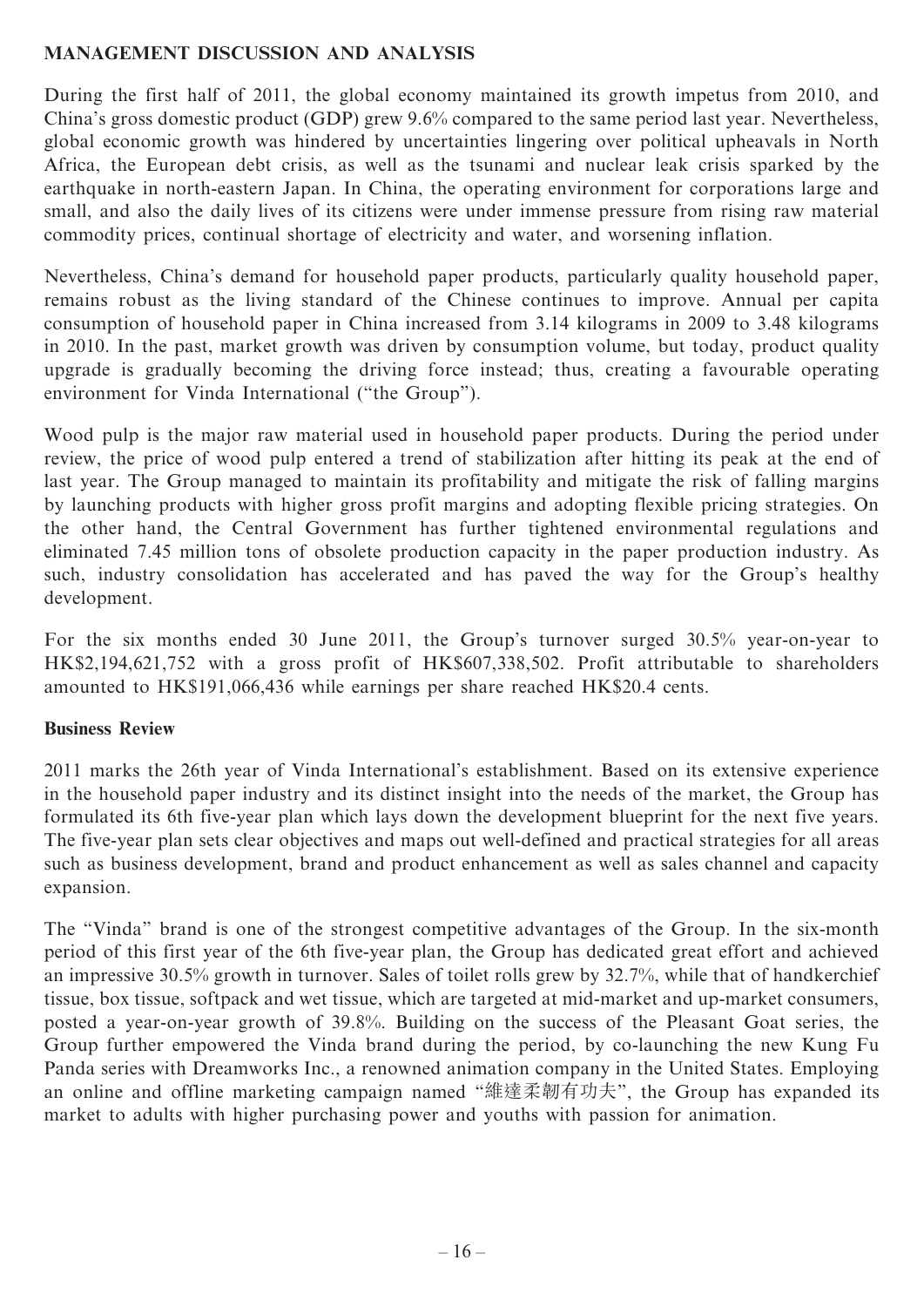In order to fully capture the soaring demand, the Group has devised a detailed plan for production expansion, which is being implemented progressively. During the period under review, the Group's additional capacity of 25,000 tons in Zhejiang commenced operation. In late August, trial runs for a total of 50,000 tons of new capacity in Liaoning and Zhejiang were completed. When another 25,000 tons of new capacity in Sichuan commences operation in the fourth quarter, the Group will have an aggregate annual production capacity of 470,000 tons by the end of 2011. Furthermore, the Group is preparing for construction of a plant in Laiwu, Shandong Province. The construction plan has passed environmental assessment and completion of this plant is expected to equip the Group with the means to meet the strong demand for household paper products in the region, allowing the Group to achieve more savings in logistics cost and benefit from greater economies of scale.

With respect to cost of sales, international wood pulp price rose continuously since 2009, and has stabilized after reaching the all-time high in the third quarter of 2010. Despite the stable trend in the first half of 2011, the price of wood pulp has risen substantially as compared to the corresponding period last year. In response to such high raw material prices, the Group has made several adjustments to the selling prices of its products since last year, and was able to largely offset the adverse impacts caused by the price fluctuations of wood pulp. During the period, the Group deepened its wellestablished partnerships with certain selected wood pulp suppliers and continued to create new alliances. It adhered to achieve stable profitability by introducing products with higher gross profit margins and adopting flexible pricing strategies.

## **Business Strategy**

After 25 years of efforts, Vinda International has extended its national market coverage to approximately 220,000 points of sales and solidified its leading position in southern China, central China, Beijing and Hong Kong. Given its wide experience in the household paper product operations and brand equity, coupled with the detailed plan of production capacity and sales network expansion, the Group will further develop its existing markets and dedicate additional efforts in extending into the eastern, western and north-eastern China markets.

With its healthy and strong distribution network, there is good reason to believe that the Group can sustain business growth. The Group not only works closely with distributors, outlets and direct clients to boost retail performance, but is also dedicated to supporting its distributors and partners, actively sourcing new clients and enhancing market coverage of its products. During the period, Vinda International's first ever national distributor conference was launched. The conference theme was "我愛維達 · 幸福共贏" and successfully lifted the sales while strengthening bonds with the distributors. As at 30 June 2011, there were a total of 155 (31 December 2010: 141) sales offices and 1,050 (31 December 2010: 856) distributors.

The Group remains market-oriented and has fostered various "Star Products" aimed at different consumer clusters. Utilizing diverse and targeted marketing strategies, the Group has raised the competitiveness of each product, aiming to secure a larger market share. We have also actively optimized our product mix by promoting the sales of non-toilet roll products which command higher gross profit margins, with a view to gradually strengthening and enhancing the Group's profitability.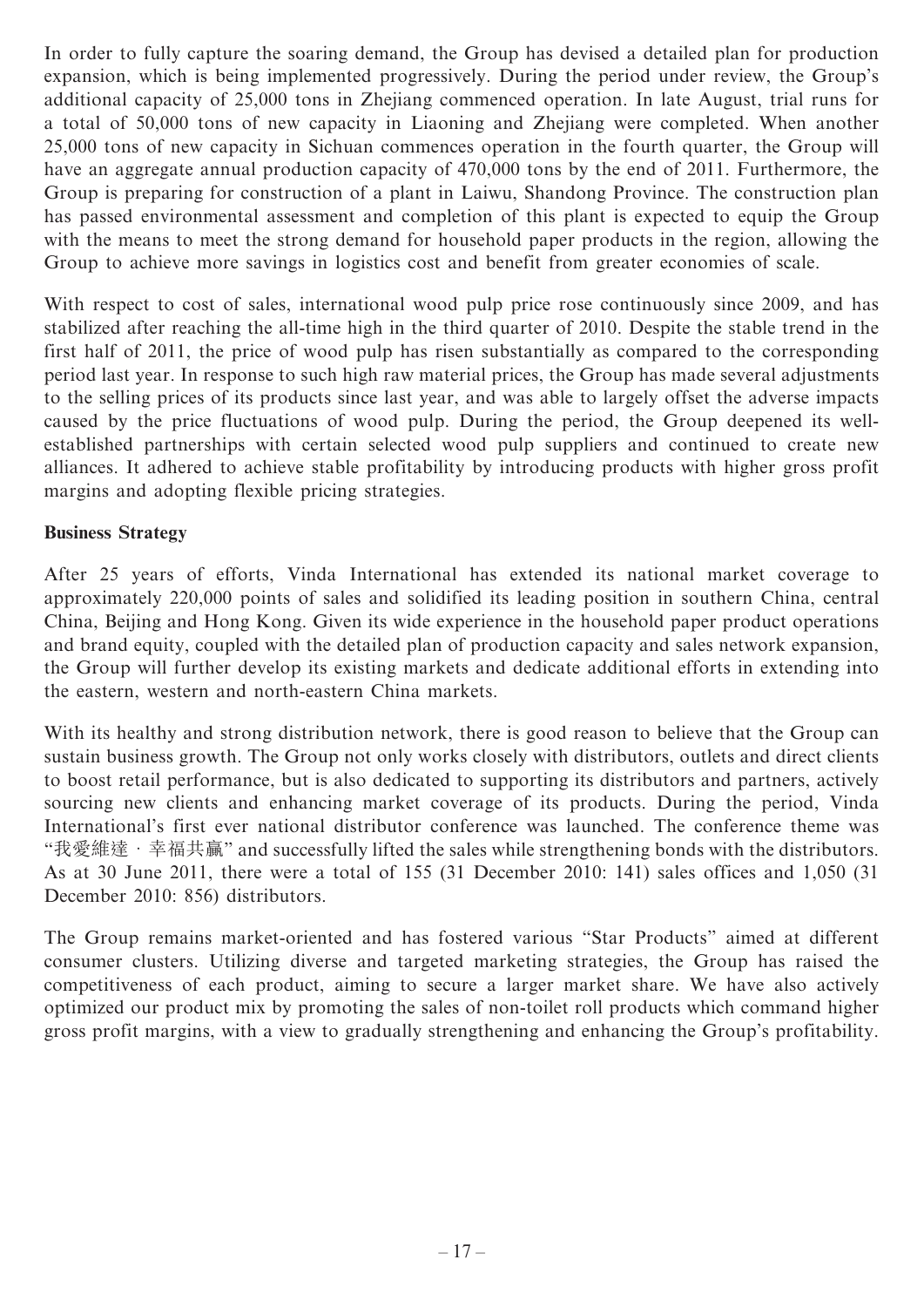## **Personal Care Product Business Rollout**

With regards to the expansion of the personal care product business, V-Care Holdings Limited ("V-Care"), an associate established by the Group and other investors at the end of 2010, has recorded satisfactory progress during the period. The baby diaper products are marketed under the Group's first diaper brand, "Babifit". At present, V-Care has not only established a strong product development team and sales and marketing team, but it has also completed the trial production and test marketing of Babifit products with encouraging initial market reception. Since late August, V-Care has begun systematically rolling-out all product series under the Babifit brand so as to offer more choices to the consumers and cater to the needs of babies of different age groups. It not only further broadened our product offerings but also laid a solid foundation for the Group to increase its revenue and earnings in the long run.

## **Adherence to Green Management and Improved Operational Efficiency**

Vinda International has always adhered to the production and management concepts of "high quality, low wastage and high efficiency" and persistently worked towards its target of achieving "safety, environmental protection, quality and cost reduction" in its production.

Environmental requirements in China are tightening, and the Central Government has set defined goals of reducing carbon emission, determined to eliminate small factories that cannot meet environmental standards. In view of this situation, the Group has continually strengthened its technological upgrades and reiterated its energy-saving and emission reduction policies during the period. These upgrades included optimizing its sewage treatment system by utilizing biological sewage treatment and water recycle technologies, which effectively reduced the water usage per ton of paper at our factories, resulting in annual water savings of approximately 1 million tons. The Group also improved the incoming water temperature control and waste emission systems of boilers and employed steam reuse technique that enhanced its production efficiency to reduce energy usage by approximately 15,000 tons of coal equivalent per annum.

While constantly introducing technical upgrades, the Group has also actively protected the intellectual property of its self-developed upgrades. During the period, the Group obtained 11 new patents, 4 copyright patents on software and 1 invention patent, all of which are for achievements in energy saving. These achievements have made contributions to our workshop management and help us increase the production efficiency of our factories.

## **Human Resources and Management**

Our high-caliber employees are vital to sustaining the Group's competitiveness and ability to create value. During the period, the Group actively recruited fresh university graduates under its newlylaunched management trainee programme to source and groom talents who will be instrumental in our pursuit for corporate excellence. Moreover, we are honored to have Mr. Ouyang Heping join us as Chief Human Resources Officer. Mr. Ouyang has held various senior human resources management positions in a number of local and multi-national corporations. With his extensive experience in the industry, Mr. Ouyang will help the Group effectively address its rising human resources needs by devising and implementing a series of professional enhancement and personal development programmes.

Our staff remuneration packages are reviewed regularly, taking into account local market conditions, individual experience and performance to ensure their competiveness in the industry. Furthermore, the Group attracts and retains able staff with our share option scheme. During the period under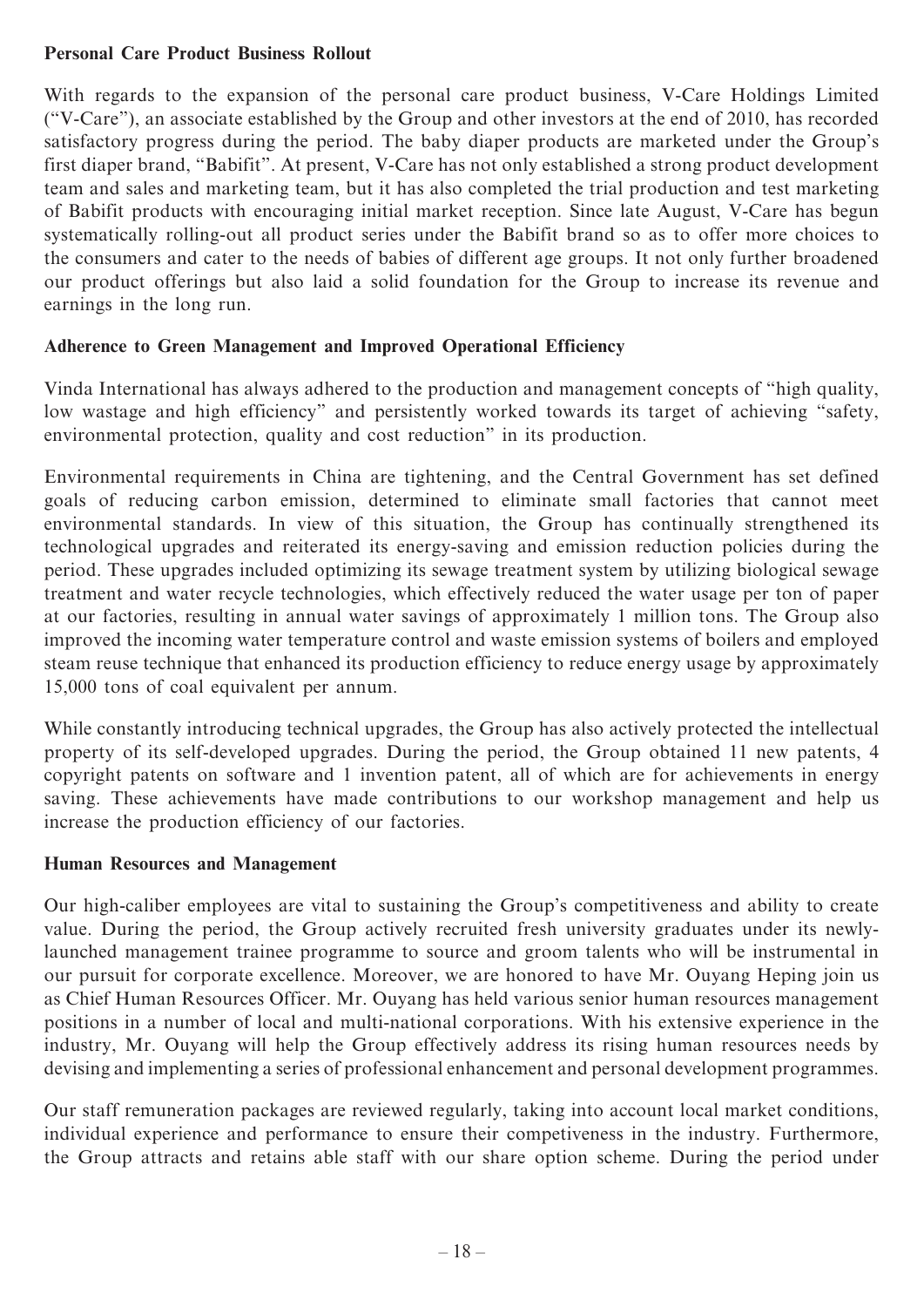review, the Group granted 4,837,000 share options to its employees and directors pursuant to its share option scheme. The aggregate cost of the grant amounted to HK\$15,538,000 was fully reflected in the results of the first half 2011.

As at 30 June 2011, the Group has 6,189 staff members.

## **Liquidity, Financial Resources and Bank Loans**

The Group's financial position remained healthy. As at 30 June 2011, the Group's bank and cash balances amounted to HK\$529,961,548 (31 December 2010: HK\$389,551,782), and short-term and long-term loans in aggregate amounted to HK\$1,457,614,853 (31 December 2010: HK\$1,087,677,371). The annual interest rates of bank loans ranged from 1.15% to 6.65%.

As at 30 June 2011, the gross gearing ratio was 50.6% (31 December 2010: 40.5%), which was calculated on the basis of the amount of total borrowings as a percentage of the total shareholders' equity. The net gearing ratio, which was calculated on the basis of the amount of total borrowings less bank balances and cash, and restricted deposits as a percentage of the total shareholders' equity, was 32.2% (31 December 2010: 26.0%).

As at 30 June 2011, unutilized credit facilities amounted to approximately HK\$3.29 billion, including the committed syndicated term loan facility of HK\$750 million obtained in June 2011.

## **Foreign Exchange and Interest Rate Risks**

The majority of the Group's assets and businesses are located in Mainland China and Hong Kong. Most transactions are denominated and settled in RMB while the greater part of key raw materials are imported from overseas and paid in US dollars. The Group borrows both in the mainland and Hong Kong at interest rates on a floating basis. As at 30 June 2011, the Group had outstanding bilateral financial contracts with certain financial institutions to hedge part of its interest rate exposure in Hong Kong into fixed interest rates and currency exposure. The surplus or deficit, if any, arising from the contractor will be dealt with in the balance sheet.

## **Future Prospects**

2011 marks the start of China's 12th Five-Year Plan as well as the beginning of Vinda International's 6th five-year plan. We anticipate that the economy of China will maintain its strong growth momentum and the consolidation of our industry will accelerate as the Central Government will continue to implement stricter environmental policies.

In 2011, the focus will be on implementing the following strategies:

- 1. Intensify efforts to build the "Vinda" brand and expand the sales network, optimize the product mix and cultivate the personal care product business;
- 2. Closely monitor market developments, pay attention to and evaluate wood pulp quality from domestic suppliers so as to increase flexibility in choosing raw materials without jeopardizing the quality of Vinda's products;
- 3. Continue to expand production capacity in a systematic manner and to implement production safety standards, working towards a medium- to long-term output goal of 700,000 tons of paper;
- 4. Adhere to principles of environmental protection and enhance the environmental protection efforts; and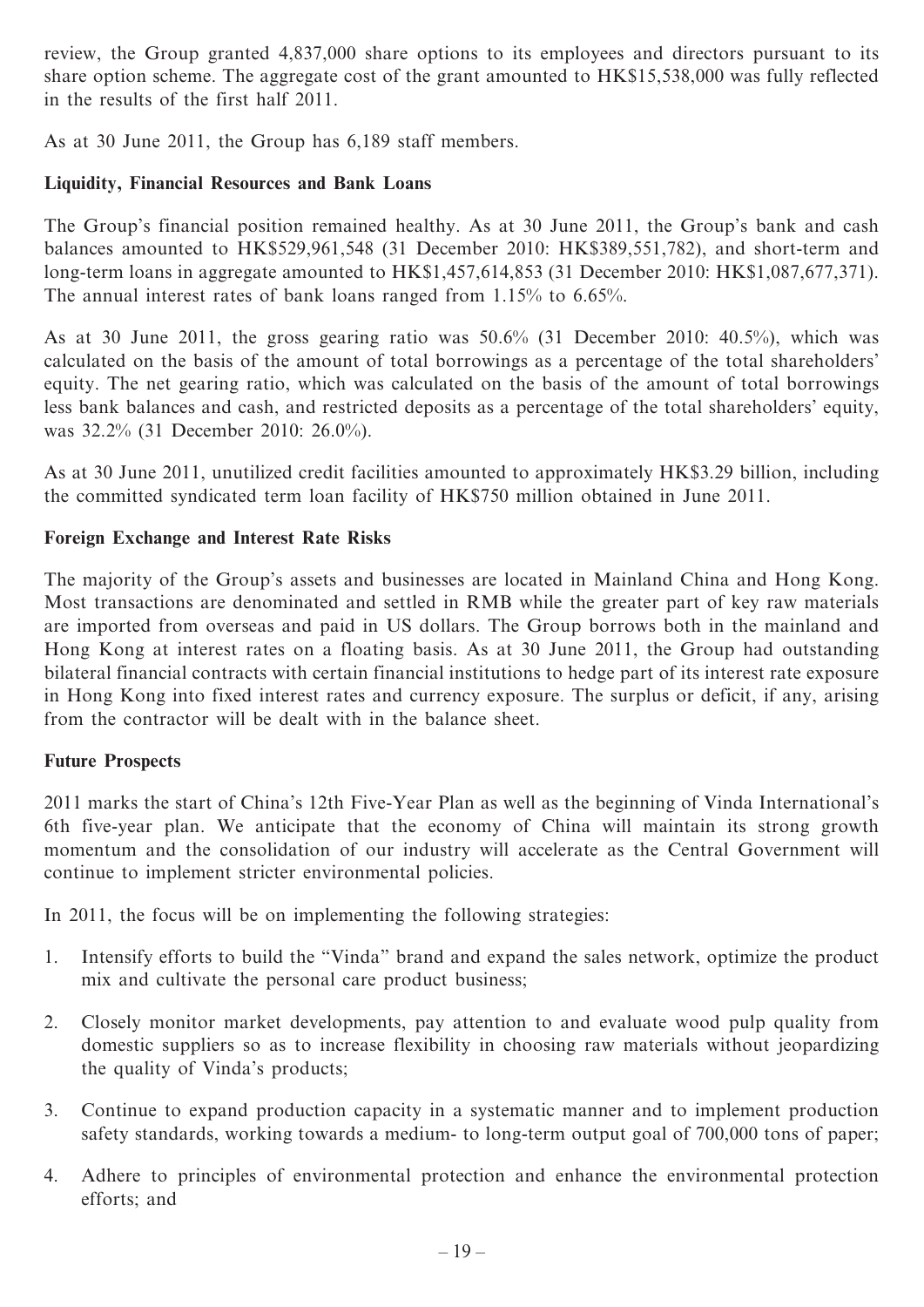5. Further optimize the information flow, and promote the management of information systems

Looking forward, the Group will remain committed to quality, enhance our brand image and improve our operational efficiency. With our solid brand presence and foundation, we believe that the Group will be able to maintain its leading position in the industry.

## **Interim Dividend**

The Board has resolved to declare an interim dividend of HK\$0.033 per share for the period ended 30 June 2011 (2010: HK\$0.033) totaling approximately HK\$30,935,906. The interim dividend will be paid on or about 31 October 2011 to shareholders whose names appear on the register of members of the Company on 19 October 2011.

## **Close of Register of Members**

The register of members of the Company will be closed from 17 October 2011 to 19 October 2011 (both days inclusive), during which period no transfer of shares will be registered. In order to establish entitlement to the interim dividend, all transfers accompanied by the relevant share certificates must be lodged with the Company's share registrar, Computershare Hong Kong Investor Service Limited, at Shops 1712–1726, 17th Floor, Hopewell Centre, 183 Queen's Road East, Wanchai, Hong Kong, not later than 4:30 pm on 14 October 2011 for registration of transfer.

## **Purchase, Sale or Redemption of the Company's Listed Securities**

During the six months ended 30 June 2011, neither the Company nor any of its subsidiaries purchased, sold or redeemed any of the Company's listed securities.

## **Corporate Governance**

The Company is committed to maintaining a high standard of corporate governance practices by emphasizing a quality board of directors, sound internal control, transparency and accountability to all the shareholders of the Company. For the six months ended 30 June 2011, the Company has complied with all the code provisions set out in the Code on Corporate Governance Practices contained in Appendix 14 of the Rules Governing the Listing of Securities on the Stock Exchange (the "Listing Rules").

## **Model Code for Securities Transactions by Directors**

The Company has adopted the Model Code for Securities Transaction by Directors of Listed Issuers (the "Model Code") as set out in Appendix 10 to the Listing Rules as its code for dealing in securities of the Company by the directors of the Company. Having made specific enquiry with all the directors of the Company, all of them confirmed that they have complied with the required standard set out in the Model Code during the six months ended 30 June 2011.

## **Audit Committee**

The audit committee of the Company has three members of independent non-executive directors, namely Mr. Kam Robert, Mr. Hui Chin Tong, Godfrey and Mr. Tsui King Fai. The chairman of the audit committee is Mr. Kam Robert. The audit committee is accountable to the Board and the principal duties of the audit committee include the reviews and supervision of the financial reporting process. It also reviews the effectiveness of internal audit, internal controls and risk evaluation, including the interim report for the six months ended 30 June 2011.